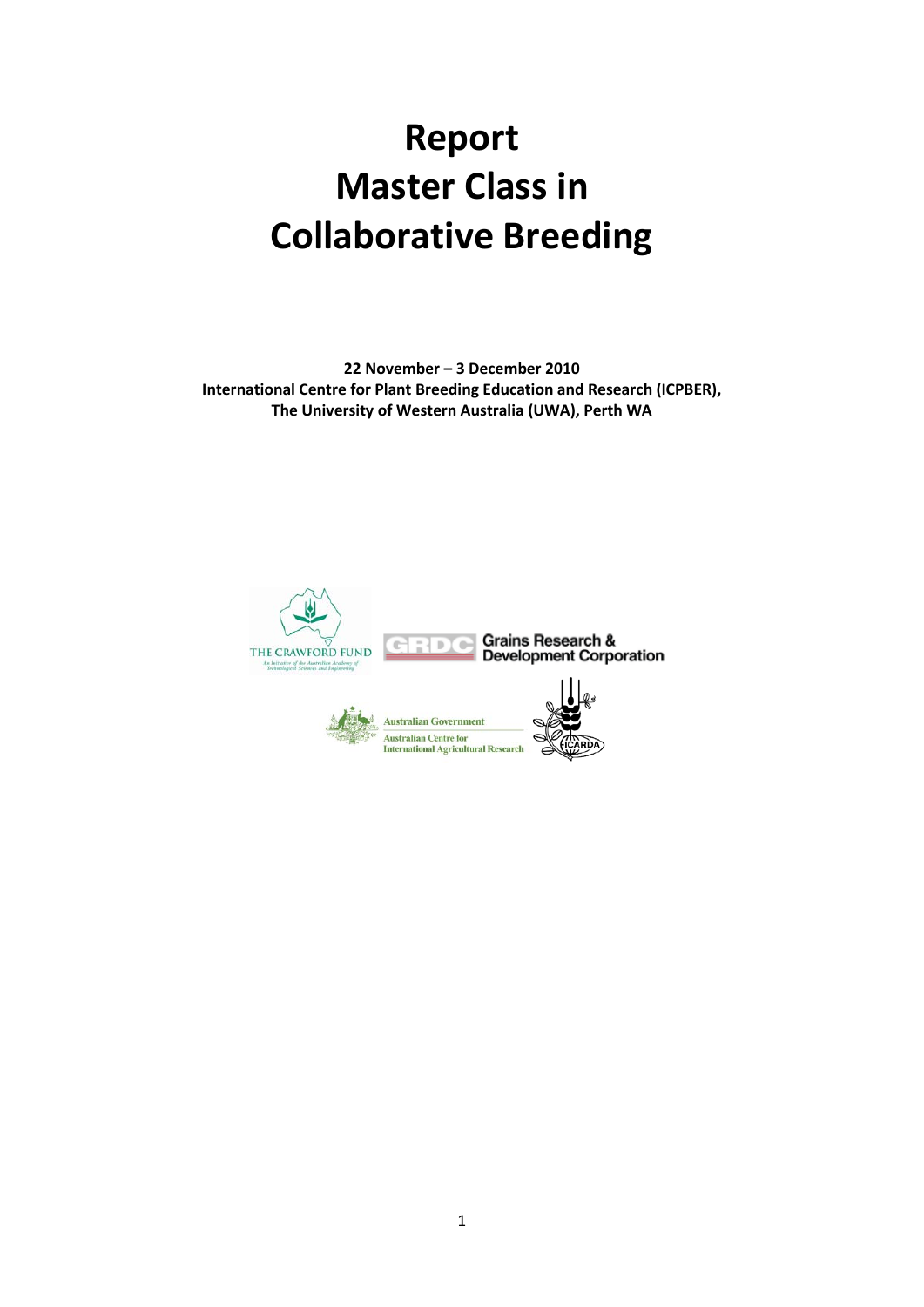# **Report on Master Class in Collaborative Breeding**

## **22 November – 3 December 2010 International Centre for Plant Breeding Education and Research (ICPBER), The University of Western Australia (UWA), Perth WA**

The Master Class in Collaborative Breeding (CB) aimed to improve the efficiency of plant breeding in the developing world especially in those marginal lands untouched by the Green Revolution. The focus was on optimizing farmer interaction in plant breeding trials, and improving experimental design and analysis for selection of improved varieties which would lead to productivity gains and more rapid new variety uptake.

Course Aims:

- Increase participants understanding of CB
- Introduce CB best-practice approaches for adoption
- Increase the precision of on-farm varietal trials from improved statistical design and analysis

#### **Participants**

There were more than 20 participants in the Master Cass - all experienced and practicing plant breeders from a wide range of different developing countries: Afghanistan, Bangladesh, China, East Timor (3), Ethiopia, India (2), Indonesia (2), Iran, Nepal and Tanzania - together with six Australians (Annexure 1). Twenty percent of participants were female. Participants were working with a highly diverse group of crop plants: wheat, rubber, maize, lentil, barley, cassava, peanuts, canola, rice, sweet potato, almonds, vetch and *Jatropha*.

### **Co-sponsorship**

In addition to the Crawford Fund, co-sponsors of the Master Class were the Australian Centre for International Agricultural Research (ACIAR), Grains Research and Development Corporation (GRDC), the International Center for Agricultural Research in the Dry Areas (ICARDA), Syria and ICPBER/UWA. Participants from China, Iran and Indonesia (2) covered their airfares from other sources.

### **Schedule**

The main themes of the Master Class were the concept of collaborative breeding (otherwise known as participatory or client-oriented breeding), and improved experimental design and analysis of onfarm trials. Dr Salvatore Ceccarelli is an acknowledged global expert in the first theme, while the group of Australian statisticians (represented by Dr Alison Smith) in the Statistics for the Australian Grains Industry (SAGI) project are global leaders in the second theme. The schedule was arranged around these two themes with Dr Salvatore Ceccarelli as the key presenter and several invited speakers (Annexure 2). Participants were provided with a set of relevant data, papers and software for use in the Class (see CD enclosed). The entire course was highly interactive and participants had opportunities to refer to their specific situations. The main teaching venue was arranged with several separate tables to maximise interactions within small groups of people with different backgrounds. Talks by invited speakers were in a different lecture theatre, advertised for a wider audience, and scheduled to break up each day. Participants were invited to bring their own data for analysis and also to present a mini-seminar on an aspect of their work related to the Master Class theme.

A Field Day was organized to Wongan Hills (3 hrs by bus) to see and gain a basic understanding of farming in the WA wheat belt (in a drought year), to explore the interaction of researchers with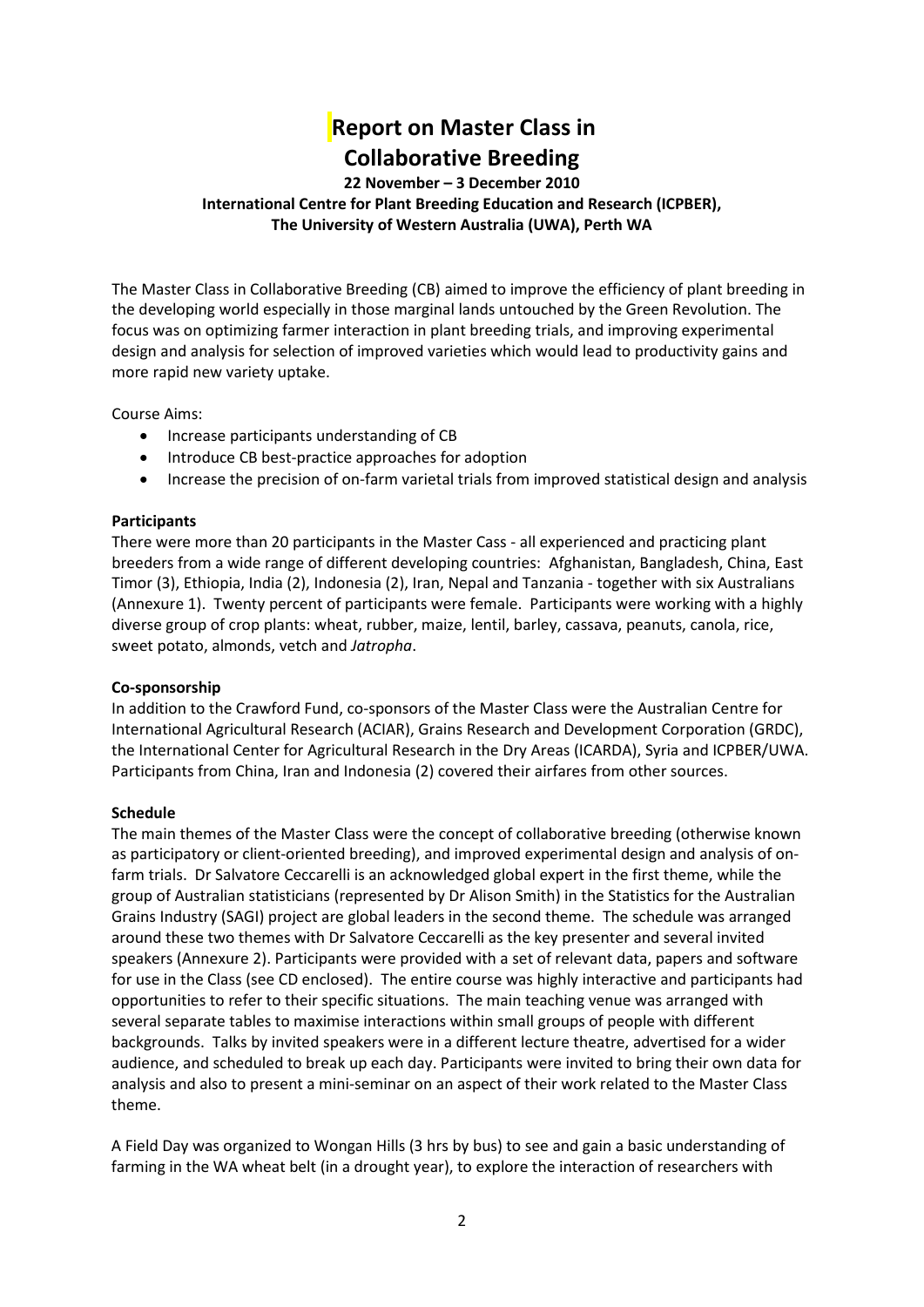growers in WA, and to see well-managed research plots and small-plot harvesting of cereals and the scale of a private breeding company - InterGrain.

The Master Class was opened on 22 Nov 2010 by the Hon. Terry Redman, WA Minister of Agriculture and Food, and representatives of the Crawford Fund (Mr Terry Enright), GRDC (Mr Neil Young) and UWA (Prof Willie Erskine, Director ICPBER, Prof Hans Lambers, Head of School of Plant Biology, and Prof Kadambot Siddique, Director of the UWA Institute of Agriculture). Representation at course closure was from the Crawford Fund (Dr Eric Craswell), ACIAR (Dr Paul Fox) and both GRDC and UWA (as above).

## **Resource persons** (see Annexure 1)

- The major presenter was Dr Salvatore Ceccarelli formerly Senior Barley breeder at the International Center for Agricultural Research in the Dry Areas (ICARDA), Syria, who has been practicing participatory plant breeding for two decades primarily in the Near East.
- Dr Chris Johansen CLIMA, UWA, previously with The International Crops Research Institute for the Semi-Arid-Tropics (ICRISAT), has been undertaking client-oriented breeding in South Asia for 15 years.
- Dr Harry Nesbitt (CLIMA Seeds of Life project) has experience in Cambodia and East Timor of participatory varietal selection.
- Professor Rob Melis, Associate Professor in Plant Breeding at the African Center for Crop Improvement (ACCI) at the University of KwaZulu Natal, sponsored by the Alliance for a Green Revolution in Africa (AGRA), which in turn is funded by the Bill and Melinda Gates Foundation.
- Dr Alison Smith is a Senior Research Scientist in the Biometrics Unit of NSW I&I based at Wagga Wagga and is a major player in the GRDC-funded Statistics for the Australian Grains Industry (SAGI) project.
- Prof Wallace Cowling is Deputy Director of ICBPER and Research Director of Canola Breeders Western Australia Pty Ltd.
- Dr Ken Flower is Lecturer in Production Agronomy and Farming Systems at UWA, and has experience as a researcher in a WA Grower Group and with small-holders in Southern Africa.
- Ms Susan Hall is Project leader of the Grower Group Alliance.
- Dr Cameron Beeck is Honorary Research Fellow in the School of Plant Biology at UWA and breeder with Canola Breeders Western Australia Pty Ltd, was both a presenter and participant.
- Eleven of the participants presented mini-seminars on related aspects of their breeding programs.

## **Potential Impacts**

Annexures 3 and 4 provide summaries of the responses of participants to a series of questions about the impact of the Master Class on them as individuals, on their work and on their institutions as part of a standard post-course survey. The responses to specific questions concerning the impact directly on individuals (Annexure 3 section A) is strongly positive, but subsequent impacts on a person's work (Section B) and organisation (Section C) are somewhat less positive, presumably because of organisational factors beyond the individual's control. In the comments section (Annexure 4) participants indicated that after the Master Class they intended to make changes to the conduct of their on-farm trials through various combinations of farmer involvement and/or different statistical design and analysis. These changes will lead to major gains in the efficiency of breeding through:

- an increase in the precision of heritability measurements and estimates of the genetic value of test lines,
- reduced costs,
- better targeting of the field trials to relevant environments for future new varieties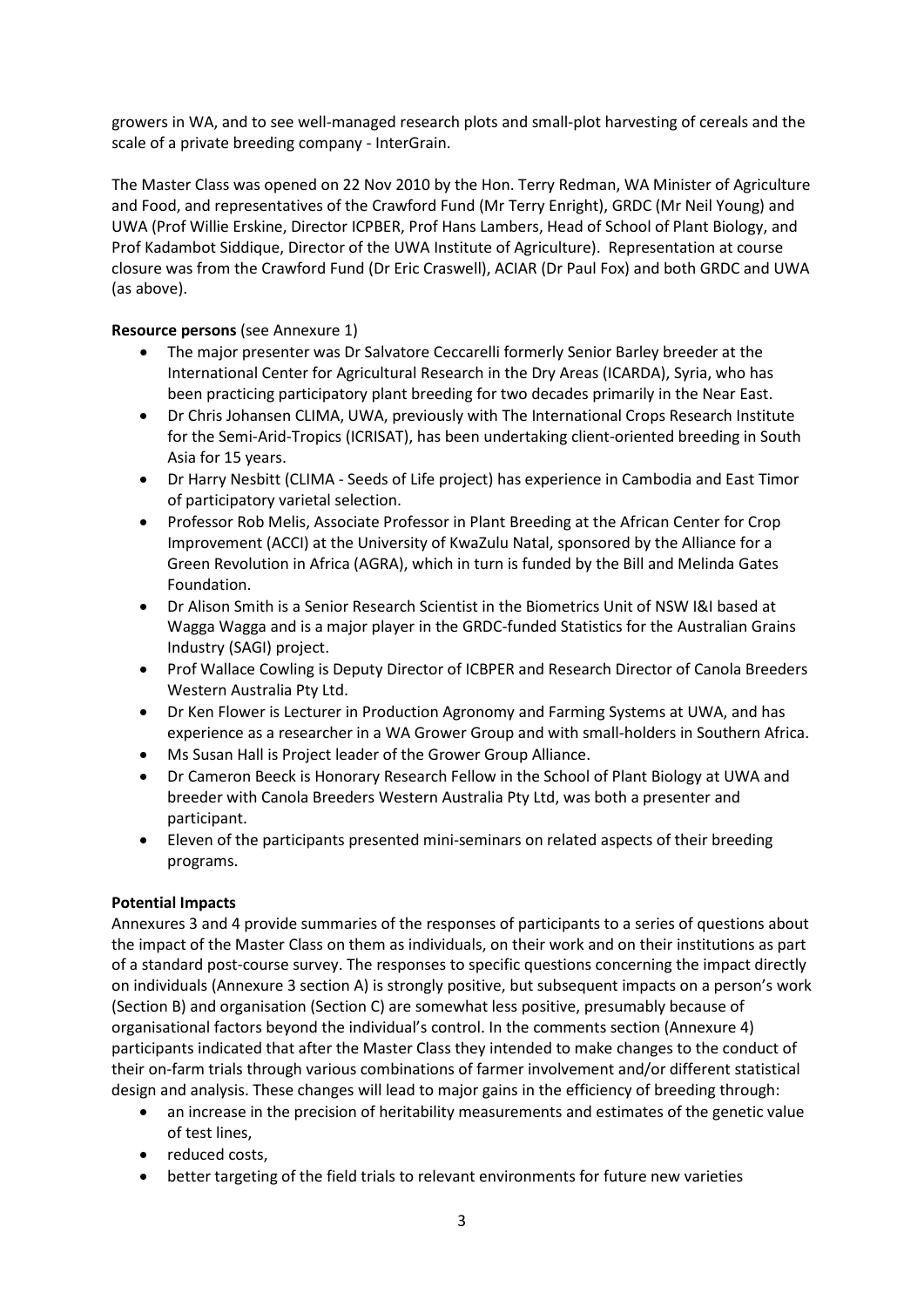• often a reduced time lag following the identification of superior genetic material from seed multiplication until it gets into the hands of growers.

The value of the 'Australian' SAGI biometrics approach to plant breeding in the developing world was tested within the Master Class. To explore its further use in Africa and also the use of that of CB, a group (Prof Melis from S Africa, Cam Beeck (who will work in Malawi starting in early 2012), Erskine and Cowling from ICPBER, Paul Fox of ACIAR and Alison Smith of SAGI, met to discuss the possibility of an ACIAR project to assist African breeders. A concept note was written, with the goal of building a project which will piggy-back and value-add to extensive on-going investment from the Bill and Melinda Gates Foundation in crop improvement in Africa, by adding a dimension that springs from an Australian comparative advantage – the analysis and design of on-farm trials.

## **Lessons Learned**

- 1. The need for a very long lead-up time to such a Master Class (12 months minimum for visa issues particularly).
- 2. Selection of active practitioners as participants is crucial. Even nomination is fallible: The nomination from the Nepal Agriculture Research Council was the boss of the breeders and not a practising breeder himself. (In the end he was interested to simplify the Varietal Release legislation in Nepal so this was positive outcome!). There is no substitute for personal contacts.
- 3. In the run up to the course many suitable potential participants fell by the wayside for multifarious reasons, so it's vital to have a much larger (double the number) group of possible attendees in the frame to finally fill all the seats.
- 4. For participants from China, India, Indonesia and Iran, I requested their coverage of airfare costs in the first instance and offered to cover other costs; and we only covered the airfare if this proved impossible.
- 5. Australian entry visa approvals took far longer than anticipated. Different visa types were proposed by different Australian Embassies/High Commissions for Master Class participants. For the future it would be better to advise the organiser on the most appropriate visa to advise potential participants to apply for.
- 6. Participants were all lodged at St Georges Residential College, UWA, which is within walking distance of the course venue. This arrangement halved accommodation costs and obviated the need for daily participant transportation. Clearly, such accommodation is only available in semester breaks.
- 7. The key ingredients were all present to spark an exciting two weeks:
	- a world-class and sympathetic anchor (Salvatore Ceccarelli)
	- a schedule that was themed but sufficiently broad to be challenging
	- a really diverse group of very bright participants with a strong common interest (in breeding)
	- a learning environment (away from everyday work) with time for discussion
- 8. The mixing of participants from developing countries with those from Australia proved successful. Although individuals within each group started from different base levels of familiarity with the statistics and with participatory approaches, the active dialogue and exchange of knowledge during the Master Class encouraged mutual learning to the benefit of all, including the resource persons.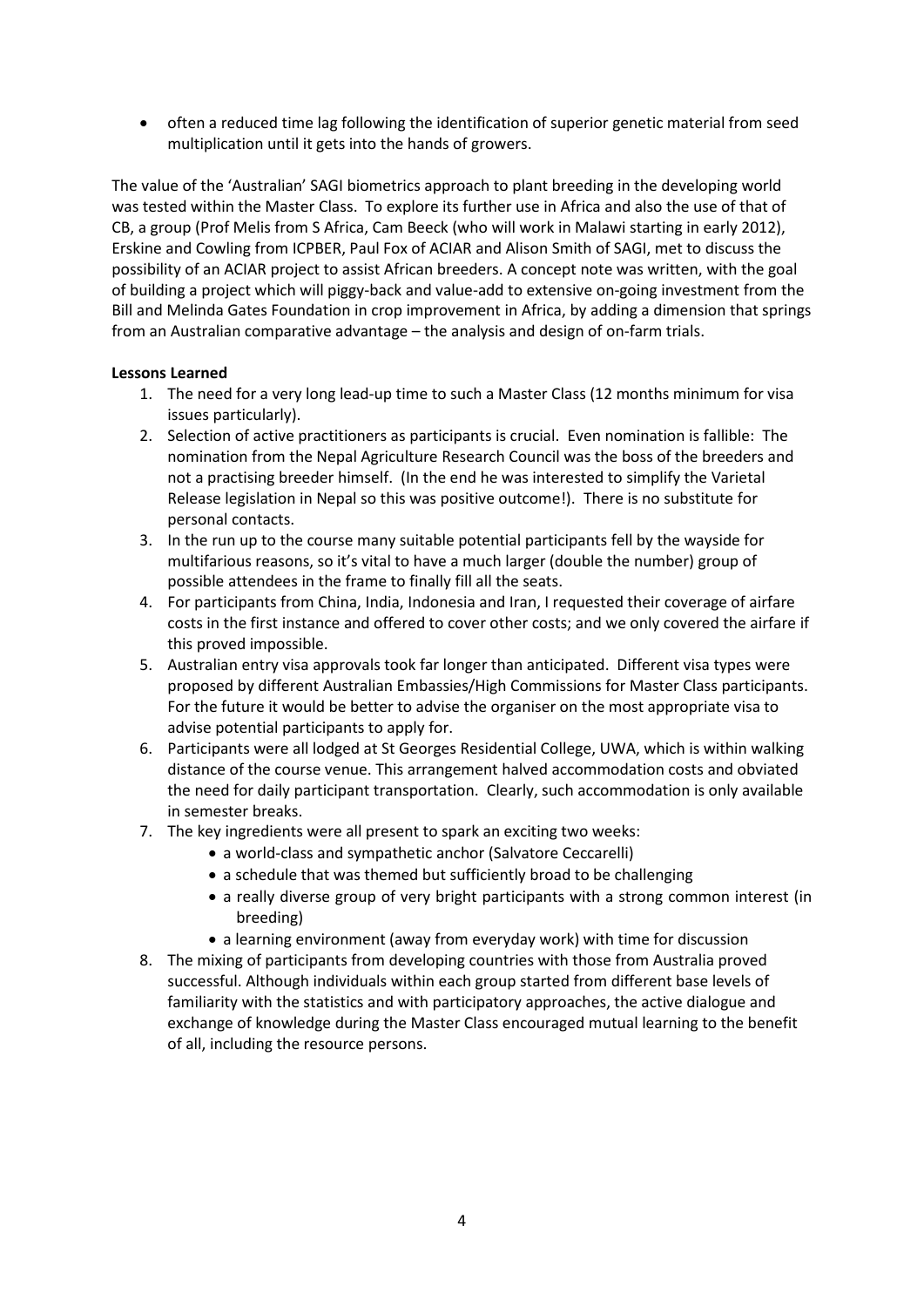# **Trainees**

| <b>Name</b>      | <b>Position</b>          | Country    | Gender      | <b>Address</b>                       |
|------------------|--------------------------|------------|-------------|--------------------------------------|
| Cameron Beeck    | Canola Breeder           | Australia  | M           | Canola Breeder, CBWA,                |
|                  |                          |            |             | Shenton Park, WA Australia           |
| Chen Chunyu      | Canola breeder           | China      | M           | National Key Laboratory of           |
|                  |                          |            |             | Crop Genetic Improvement,            |
|                  |                          |            |             | Huazhong Agricultural University,    |
|                  |                          |            |             | Wuhan 430070, China                  |
| C. Narayanan     | Senior Scientist         | India      | M           | Crop Improvement Group,              |
|                  | (Clone Evaluation)       |            |             | Botany Division, Rubber Research     |
|                  |                          |            |             | Institute of India, Rubber Board     |
|                  |                          |            |             | P.O. Kottayam 686 009, Kerala, India |
| Col Douglas      | Mung bean breeder        | Australia  | M           | Agri-Science Department of           |
|                  |                          |            |             | Employment,                          |
|                  |                          |            |             | Economic Development and             |
|                  |                          |            |             | Innovation, QLD Australia            |
|                  |                          |            |             |                                      |
| Graeme Wright    | Peanut Breeder           | Australia  | M           | Manager, Peanut Company of           |
|                  |                          |            |             | Australia,                           |
|                  |                          |            |             | PO Box 26, Kingaroy QLD 4610,        |
|                  |                          |            |             | Australia                            |
| Greg Buzza       | Research Leader          | Australia  | м           | Nuseed, Nufarm Australia             |
|                  | Plant Breeding -         |            |             | Ltd, Laverton, Victoria,             |
|                  | Canola Nuseed            |            |             | Australia 3026                       |
| Ida Astarani     | Lecturer in Plant        | Indonesia  | F           | Biology Department, Udayana          |
|                  | <b>Breeding</b>          |            |             | University, Kampus Bukit             |
|                  |                          |            |             | Jimbaran, Bali, Indonesia            |
| Kiddo Mtunda     | Root crop breeder        | Tanzania   | $\mathsf F$ | Sugarcane Research Institute,        |
|                  |                          |            |             | Kibaha, Tanzania                     |
| Luis Pereira     | On-Farm Demo.            | E Timor    | M           | Seeds of Life project,               |
|                  | <b>Trial Coordinator</b> |            |             | Ministry of Agriculture and          |
|                  |                          |            |             | Fisheries, E Timor                   |
| Mahmudur         | Pulse breeder            | Bangladesh | M           | Pulses Research Centre,              |
| Rahman           |                          |            |             | Bangladesh Agricultural              |
|                  |                          |            |             | Research Institute, Ishurdi,         |
|                  |                          |            |             | Pabna, Bangladesh                    |
| Martin Browne    | Research and             | E Timor    | M           | Seeds of Life Project,               |
|                  | extension advisor        |            |             | Ministry of Agriculture and          |
|                  |                          |            |             | Fisheries, E Timor                   |
| Michelle         | Almond breeder, SA       | Australia  | $\mathsf F$ | <b>Australian Almond Breeding</b>    |
| Wirthenson       |                          |            |             | Program, School of Agriculture,      |
|                  |                          |            |             | Food & Wine, University of           |
|                  |                          |            |             | Adelaide, SA, Australia              |
| Mulugeta Atnaf   | Cereal breeder and       | Ethiopia   | M           | Pawe AgriculturalResearch Centre of  |
|                  | Director - Pawe          |            |             | Ethiopian                            |
|                  | Agricultural             |            |             | Institute of Agricultural Research   |
|                  | Research Centre          |            |             | (EIAR), Pawe, Ethiopia               |
| Myrtille Lacoste | Research and             | E Timor    | $\mathsf F$ | Seeds of Life project,               |
|                  | extension advisor        |            |             | Ministry of Agriculture and          |
|                  |                          |            |             | Fisheries, E Timor                   |
| NP Adhikari      | Director, Crop and       | Nepal      | M           | Crop and Horticulture, Nepal         |
|                  | Horticulture             |            |             | Agricultural Research Council        |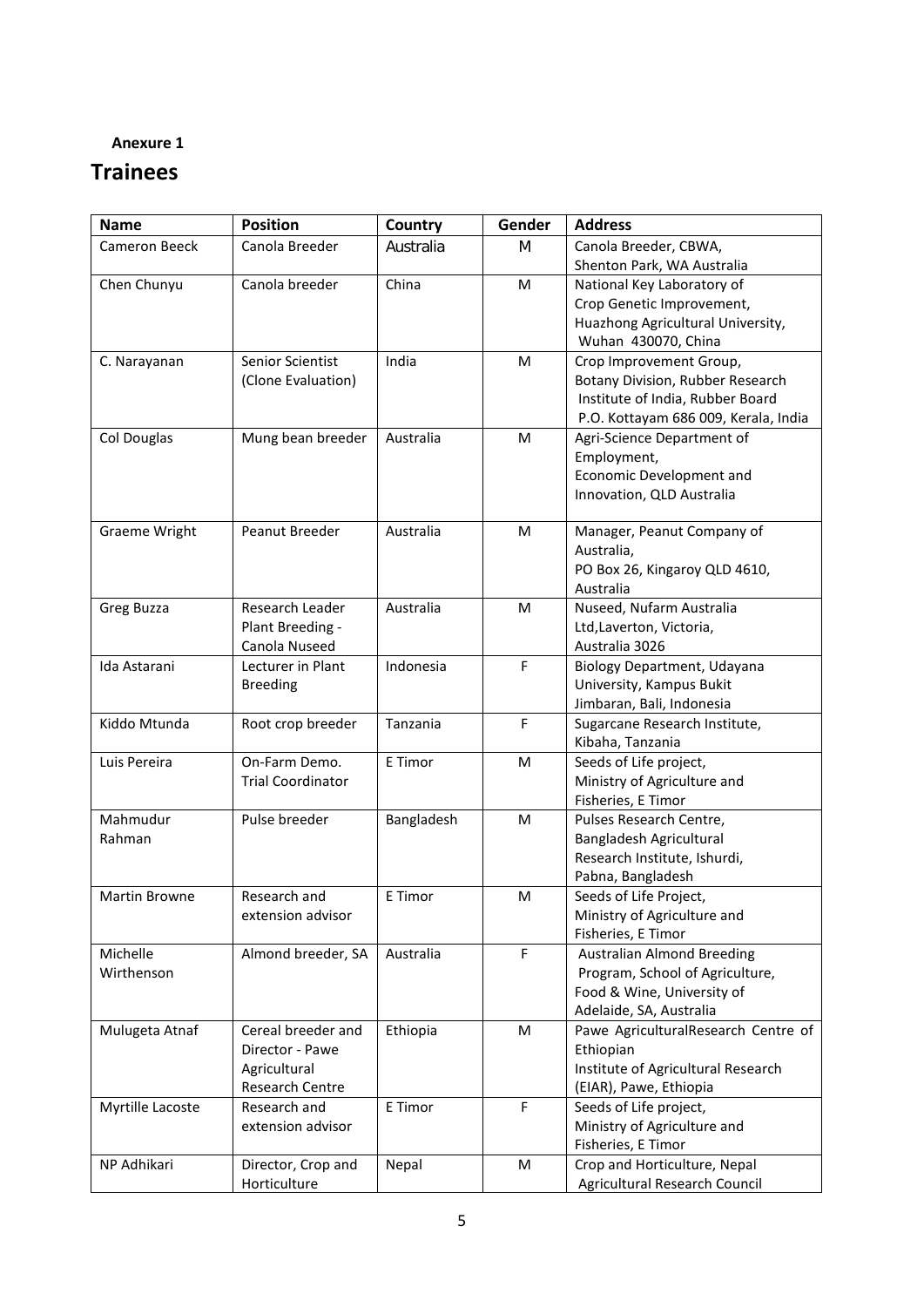|                     |                       |             |   | (NARC), Kathmandu, Nepal           |
|---------------------|-----------------------|-------------|---|------------------------------------|
| Ravikesavan         | Head - Maize          | India       | м | Maize Research Station,            |
| Rajasekaran         | <b>Breeder</b>        |             |   | Tamil Nadu Agricultural University |
|                     |                       |             |   | Vagarai - 624 613                  |
|                     |                       |             |   | Dindigul District, India           |
| Reza Haghparast     | <b>Head of Cereal</b> | Iran        | м | Dryland Agricultural Research      |
|                     | Research              |             |   | Sub-Institute,                     |
|                     | Department            |             |   | Kermanshah 67145-1164, Iran        |
| Shakieb Ahmad       | Cereal Breeder        | Afghanistan | M | Chief of Cereal Crop               |
| Attai               |                       |             |   | Improvement,                       |
|                     |                       |             |   | Sheesham Bagh Research             |
|                     |                       |             |   | Station, Ministry of Agriculture,  |
|                     |                       |             |   | Afghanistan                        |
| <b>Stuart Nagel</b> | Vetch Breeder         | Australia   | M | PIRSA-SARDI, SA, Australia         |
| Teguh Wijayanto     | Lecturer              | Indonesia   | м | Agronomy Department,               |
|                     |                       |             |   | Agriculture Faculty,               |
|                     |                       |             |   | University of Haluoleo,            |
|                     |                       |             |   | Kendari, Indonesia                 |

## **Presenters**

| <b>Name</b>            | <b>Position</b>                                                                | Country      | Gender | <b>Affiliation</b>                                                                  |
|------------------------|--------------------------------------------------------------------------------|--------------|--------|-------------------------------------------------------------------------------------|
| Salvatore Ceccarelli   | Consultant - Formerly<br>Senior Barley breeder                                 | Syria        | M      | <b>ICARDA</b>                                                                       |
|                        | <b>ICARDA</b>                                                                  |              |        |                                                                                     |
| <b>William Erskine</b> | Director of ICPBER                                                             | Australia    | M      | ICPBER, UWA                                                                         |
| Chris Johansen         | Adjunct<br><b>CLIMA</b><br><b>ICRISAT</b><br>Formerly<br>Legume Physiologist   | Australia    | M      | <b>CLIMA</b>                                                                        |
| Harry Nesbitt          | <b>CLIMA</b><br>Adjunct<br>Seeds of Life E. Timor                              | Australia    | M      | CLIMA/Seeds of Life, East Timor                                                     |
| Alison Smith           | Senior<br>Research<br>the<br><b>Scientist</b><br>in<br><b>Biometrics Unit</b>  | Australia    | F      | NSW I & I Wagga Wagga &<br>SAGI                                                     |
| Susan Hall             | Project Leader of the<br>Grower<br>Group<br>Alliance                           | Australia    | F      | Grower Group Alliance at UWA                                                        |
| <b>Wallace Cowling</b> | Director -<br>Research<br><b>ICPBER</b><br><b>CBWA</b><br>&<br>Deputy Director | Australia    | M      | CBWA & ICPBER, UWA                                                                  |
| <b>Rob Melis</b>       | Associate Professor in<br><b>Plant Breeding</b>                                | South Africa | M      | African Centre for Crop<br>Improvement (ACCI) at the<br>University of KwaZulu Natal |
| Ken Flower             | Lecturer in<br>Production Agronomy<br>and Farming Systems                      | Australia    | M      | <b>UWA</b>                                                                          |
| <b>Cameron Beeck</b>   | Honorary<br>Research<br>Fellow at UWA                                          | Australia    | M      | Canola Breeders Western<br>Australia Pty Ltd and UWA                                |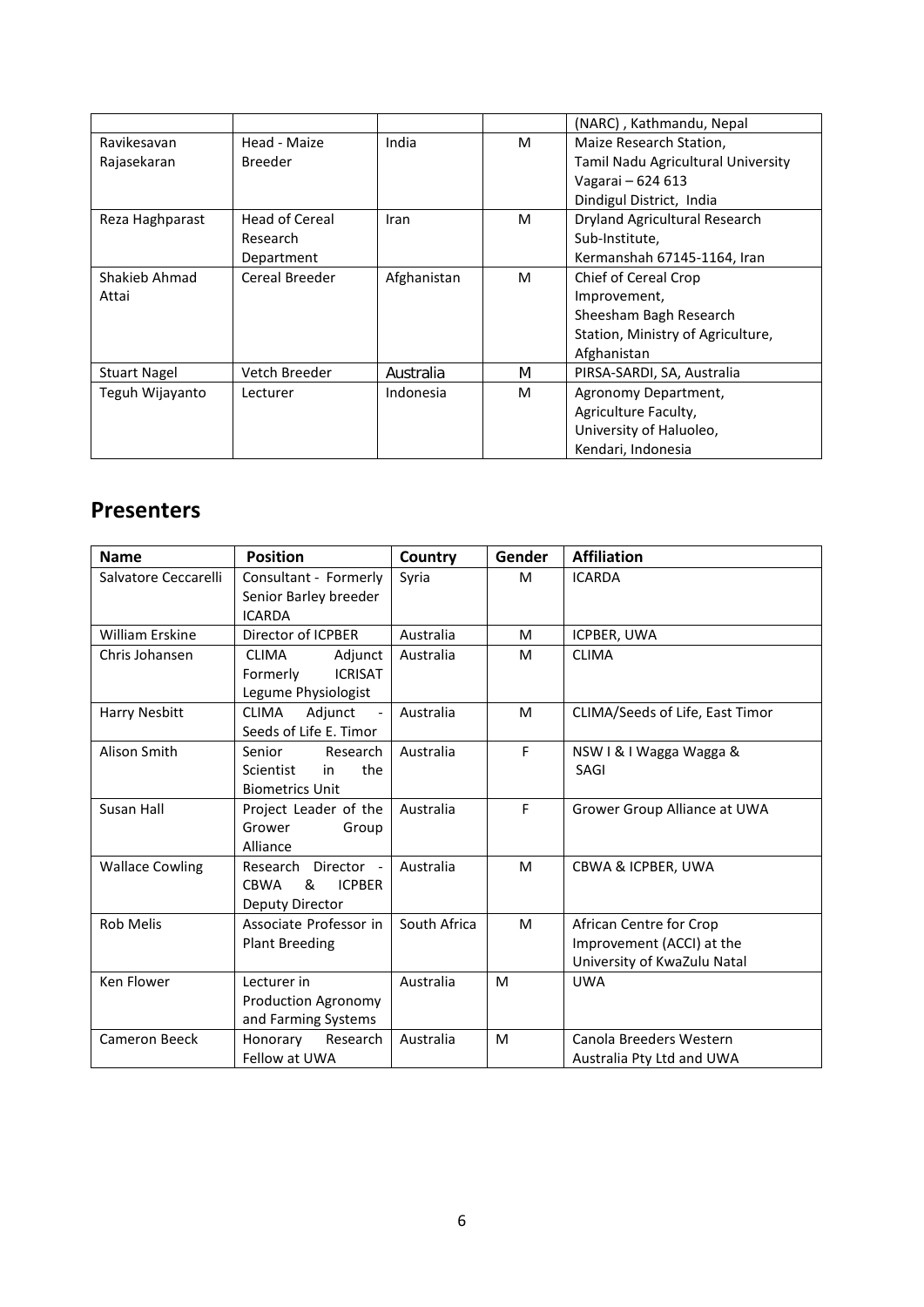## **Program for Master Class in Collaborative Breeding: Improved on-farm testing with grower interaction ICPBER, University of Western Australia, Perth CLIMA Seminar Room, Ground Floor, CRC Wing**

| <b>Monday 22 November</b> |                                                                                               |                      |                        |
|---------------------------|-----------------------------------------------------------------------------------------------|----------------------|------------------------|
| $08.30 -$                 | Registration in CLIMA Seminar Room, Ground Floor, CRC Wing                                    |                      | All participants       |
| 09.00                     |                                                                                               |                      |                        |
| $09.00 -$                 | Opening                                                                                       |                      |                        |
| 09.30                     | Crawford Fund                                                                                 | <b>Terry Enright</b> |                        |
|                           | <b>GRDC</b><br>٠                                                                              | Neil Young           |                        |
|                           | WA Minister of Agriculture and Food<br>$\bullet$                                              | Hon Terry Redman     |                        |
|                           | Venue: Molecular and Chemistry Sciences Lecture theatre (G.33)                                |                      |                        |
| $09.30 - 10$              | <b>Break</b>                                                                                  |                      |                        |
| $10.00 -$                 | Participant Introductions                                                                     |                      |                        |
| 12.00                     | ICPBER: The host organization                                                                 |                      | <b>William Erskine</b> |
|                           | Introduction and Definitions, Historical perspective, Plant breeding (Self-pollinated, Cross- |                      | Salvatore Ceccarelli   |
|                           | pollinated and vegetatively propagated crops), Who is a Plant Breeder?                        |                      |                        |
|                           | Participatory Plant Breeding (PPB), Participatory Variety Selection (PVS), A General Model of |                      |                        |
|                           | Participatory Plant Breeding                                                                  |                      |                        |
|                           | Venue: CLIMA Seminar Room, Ground Floor, CRC Wing                                             |                      |                        |
| $12 - 13.00$              | Lunch                                                                                         |                      |                        |
| $13.00 -$                 | Seminar: Client orientated plant breeding: Tailoring plant breeding to resource poor farming  |                      | Chris Johansen         |
| 14.00                     | systems in South Asia                                                                         |                      |                        |
|                           | Venue: Molecular and Chemical Sciences Lecture Theatre (G33)                                  |                      |                        |
| $14.00 -$                 | How to get started: organizational issues                                                     |                      | Salvatore Ceccarelli   |
| 15.00                     | Setting criteria to identify target environments and target users, Choice of the target       |                      |                        |
|                           | environment and user, Type of participation, Choice of genetic material, Choice of parental   |                      |                        |
|                           | material, Choice of breeding method                                                           |                      |                        |
| $15 - 15.30$              | <b>Break</b>                                                                                  |                      |                        |
| $15.30 -$                 | When farmer participation should start, Naming of varieties, Management of trials in          |                      | Salvatore Ceccarelli   |
| 17.00                     | farmers' fields, managing equipment                                                           |                      |                        |
|                           | Software up-loading                                                                           |                      |                        |
| 17.00                     | Close                                                                                         |                      |                        |
|                           |                                                                                               |                      |                        |
| Tuesday 23 November       |                                                                                               |                      |                        |
| $08.30 -$                 | Farmer selection, Visits to farmers, managing the transition phase, Sharing and               |                      | Salvatore Ceccarelli   |
| 10.00                     | <b>Dissemination of Findings</b>                                                              |                      |                        |
| $10 - 10.3$               | <b>Break</b>                                                                                  |                      |                        |
| $10.30 -$                 | Data Collection                                                                               |                      | Salvatore Ceccarelli   |
| 12.00                     |                                                                                               |                      |                        |
| 12 - 13.00                | Lunch                                                                                         |                      |                        |
| $13.00 -$                 | Seminar: Participatory varietal selection in East Timor                                       |                      | Harry Nesbitt et al    |
| 14.00                     | Venue: Molecular and Chemical Sciences Lecture Theatre (G33)                                  |                      |                        |
| $14.00 -$                 | Experimental designs for PPB trials, Stage 1 trials, Stage 2 and 3 trials, Stage 4 trials     |                      | Salvatore Ceccarelli   |
| 15.00                     |                                                                                               |                      |                        |
| $15 - 15.30$              | <b>Break</b>                                                                                  |                      |                        |
| $15.30 -$                 | Experimental designs - cont'd                                                                 |                      | Salvatore Ceccarelli   |
| 17.00                     |                                                                                               |                      |                        |
| 17.00                     | Close                                                                                         |                      |                        |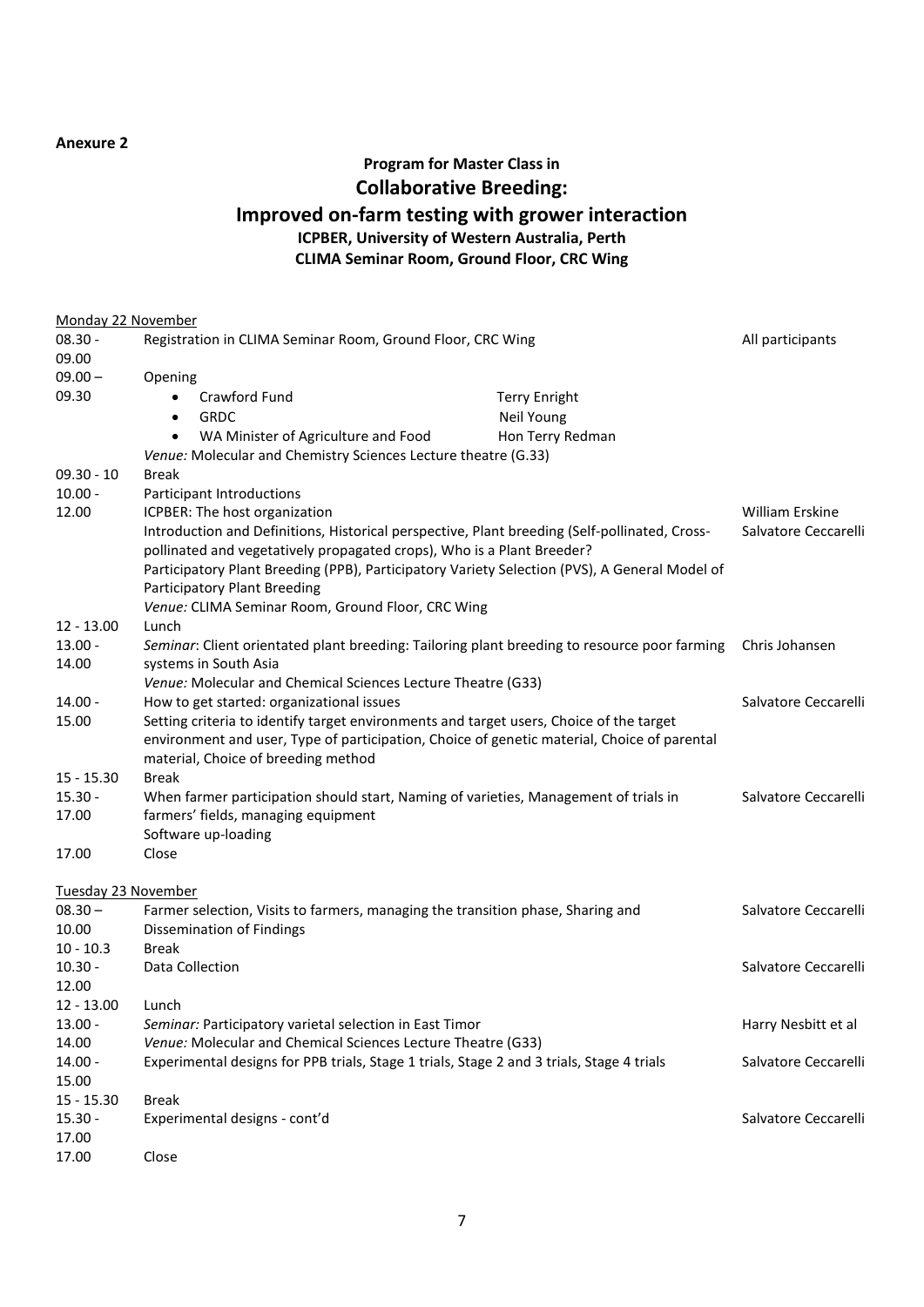| Wednesday 24 November    |                                                                                                     |                      |
|--------------------------|-----------------------------------------------------------------------------------------------------|----------------------|
| $08.30 -$<br>10.00       | Preparation of Data Files and Data Entry, Randomization                                             | Salvatore Ceccarelli |
| $10 - 10.30$             | <b>Break</b>                                                                                        |                      |
| $10.30 -$                | Preparation of a File for Data Recording                                                            | Salvatore Ceccarelli |
| 12.00                    |                                                                                                     |                      |
| $12 - 13.00$             | Lunch                                                                                               |                      |
| $13.00 -$                | Mini-seminars:                                                                                      |                      |
| 14.00                    | Participatory Plant Breeding of cassava in Tanzania                                                 | Kiddo Mtunda         |
|                          | Technologies to speed varietal development: A case study in peanuts                                 | Graeme Wright M.     |
|                          | Almond breeding                                                                                     | Wirthensohn          |
| $14.00 -$                | Unreplicated or partially replicated trials                                                         | Salvatore Ceccarelli |
| 15.00                    |                                                                                                     |                      |
| $15 - 15.30$             | <b>Break</b>                                                                                        |                      |
| $15.30 -$                | Unreplicated or partially replicated trials - cont'd                                                | Salvatore Ceccarelli |
| 17.00                    |                                                                                                     |                      |
| 17.00                    | Close                                                                                               |                      |
| Thursday 25 November     |                                                                                                     |                      |
| $08.30 -$                | Replicated trials , Data Entry, Data Storage, Data Analysis                                         | Salvatore Ceccarelli |
| 10.00                    |                                                                                                     |                      |
| $10 - 10.30$             | <b>Break</b>                                                                                        |                      |
| $10.30 -$                | Updating a File for Data Analysis: Unreplicated trials                                              | Salvatore Ceccarelli |
| 12.00                    |                                                                                                     |                      |
| $12 - 13.00$             | Lunch                                                                                               |                      |
| $13.00 -$                | Mini-seminars:                                                                                      |                      |
| 14.00                    | Participatory experience on rubber in India                                                         | C. Narayanan         |
|                          | Participatory Plant Breeding of cereals in Iran<br>$\overline{\phantom{a}}$                         | Reza Haghparast      |
|                          | Participatory varietal selection II in East Timor                                                   | Myrtille Lacoste     |
|                          | Venue: Molecular and Chemical Sciences Lecture Theatre (G33)                                        |                      |
| $14.00 -$                | Spatial Analysis of an unreplicated trial, Updating a File for Data Analysis: replicated trials in  | Salvatore Ceccarelli |
| 15.00                    | rows and columns                                                                                    |                      |
| $15 - 15.30$             | Break                                                                                               |                      |
| $15.30 -$                | Cont'd                                                                                              | Salvatore Ceccarelli |
| 17.00                    |                                                                                                     |                      |
| 17.00                    | Close                                                                                               |                      |
|                          |                                                                                                     |                      |
| Friday 26 November       |                                                                                                     |                      |
|                          | All Day Field Trip to Wongan Hills in the Wheat Belt with pick-up at St Georges at 07.00 am         |                      |
|                          | How grower groups interact with researchers in WA - Ken Flower                                      |                      |
| $\overline{\phantom{a}}$ | Visit to small-plot harvesting - InterGrain                                                         |                      |
|                          | Visit to plot equipment machinery - InterGrain                                                      |                      |
|                          | Saturday 27 November - Rest day                                                                     |                      |
|                          | Sunday 28 November - Rest day                                                                       |                      |
|                          |                                                                                                     |                      |
| Monday 29 November       |                                                                                                     |                      |
| $08.30 -$                | Spatial Analysis of a replicated trials in rows and columns, Updating a File for Data               | Salvatore Ceccarelli |
| 10.00                    |                                                                                                     |                      |
| $10 - 10.30$             | <b>Break</b>                                                                                        |                      |
| $10.30 -$                | Analysis: replicated trials, Spatial Analysis of a replicated trials, Data Analysis of a replicated | Salvatore Ceccarelli |
| 12.00                    | trials with ALPHANAL                                                                                |                      |
| $12 - 13.00$             | Lunch                                                                                               |                      |
| $13.00 -$                | Seminar: Statistics for the Australian Grains Industry: overview and methodology part I             | Alison Smith         |
| 14.00                    | (single site spatial analysis using ASReml-R)                                                       |                      |
|                          | Venue: Agriculture Lecture Theatre (G.013)                                                          |                      |
| $14.00 -$                | Importing the Results of the Analysis, Discussion of results and farmers' final selection           | Salvatore Ceccarelli |
| 15.00                    |                                                                                                     |                      |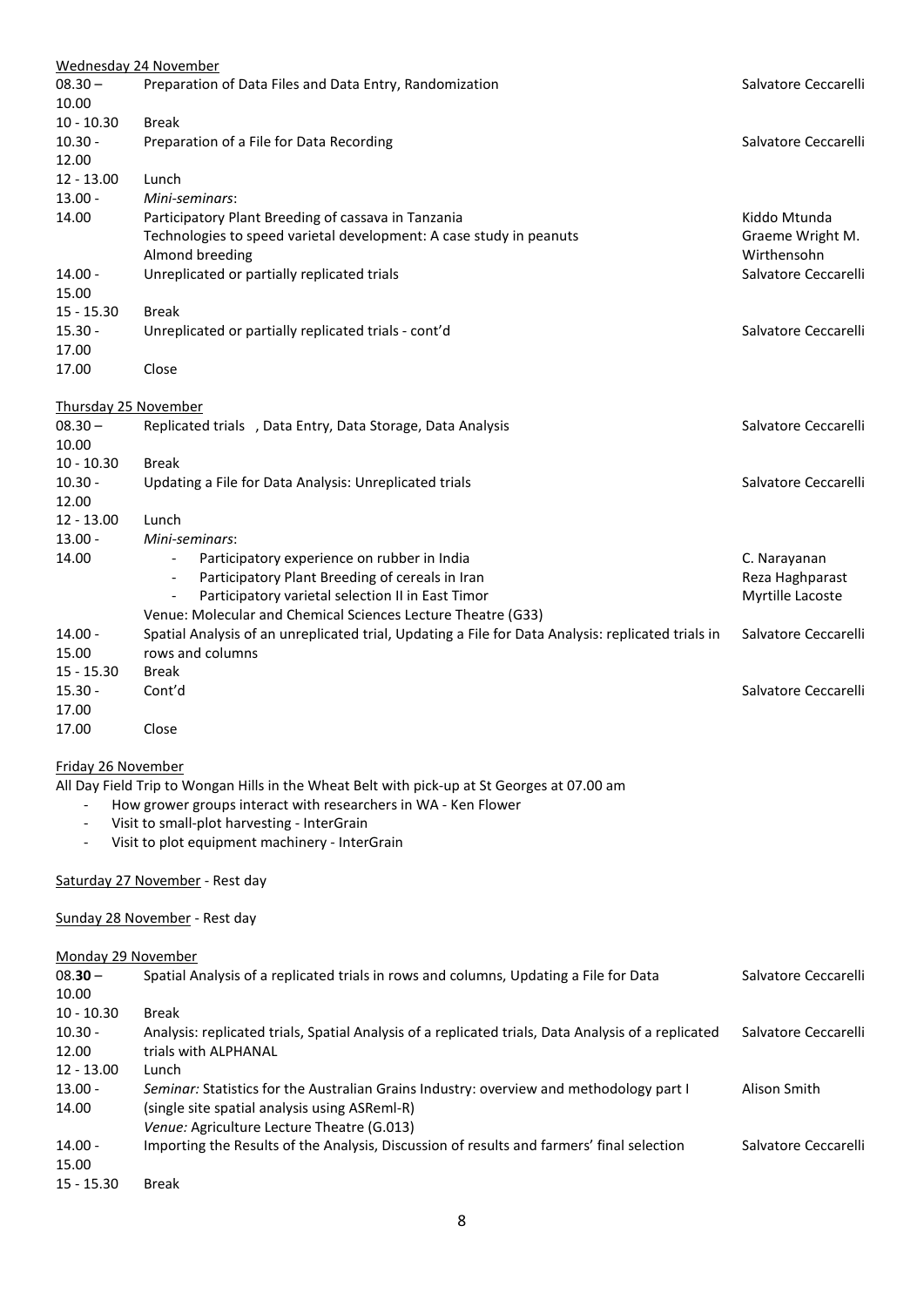| $15.30 -$                   | Cont'd                                                                                              | Salvatore Ceccarelli   |
|-----------------------------|-----------------------------------------------------------------------------------------------------|------------------------|
| 17.00                       |                                                                                                     |                        |
| 17.00                       | Close                                                                                               |                        |
|                             |                                                                                                     |                        |
| Tuesday 30 November         |                                                                                                     |                        |
| $08.30 -$                   | Spatial Analysis of a replicated trials in rows and columns, Updating a File for Data               | Salvatore Ceccarelli   |
| 10.00                       |                                                                                                     |                        |
| $10 - 10.30$                | <b>Break</b>                                                                                        |                        |
| $10.30 -$                   | Analysis: replicated trials, Spatial Analysis of a replicated trials, Data Analysis of a replicated | Salvatore Ceccarelli   |
| 12.00                       | trials with ALPHANAL                                                                                |                        |
| $12 - 13.00$                | Lunch                                                                                               |                        |
| $14.00 -$                   | Mini-seminars:                                                                                      |                        |
| 16.00                       | - Variety release and registration system in Nepal: Constraints & opportunities                     | N.P Adhikari           |
|                             | -Lentil breeding in Bangladesh                                                                      |                        |
|                             | -Selecting Jatropha curcas accessions/ clones suitable for dryland areas                            | M. Rahman              |
|                             | -Ethiopian agricultural research system from participatory perspective                              | Ida Astarini           |
|                             | -Agriculture and Agricultural research activities in Afghanistan                                    | Mulugeta Atnaf         |
| $16 - 16.20$                | Venue: Agriculture Lecture Theatre (G.013)<br><b>Break</b>                                          | Shakieb Attai          |
| $16.20 -$                   | Importing the Results of the Analysis, Discussion of results and farmers' final selection           | Salvatore Ceccarelli   |
| 17.00                       |                                                                                                     |                        |
| 17.00                       | Close                                                                                               |                        |
|                             |                                                                                                     |                        |
| <b>Wednesday 1 December</b> |                                                                                                     |                        |
| $08.30 -$                   | Stage 1 trials, Stage 2 trials, Stage 3 trials, Stage 4 trials                                      | Salvatore Ceccarelli   |
| 10.00                       |                                                                                                     |                        |
| $10 - 10.30$                | <b>Break</b>                                                                                        |                        |
| $10.30 -$<br>12.00          | Cont'd                                                                                              | Salvatore Ceccarelli   |
|                             |                                                                                                     |                        |
|                             |                                                                                                     |                        |
| $12 - 13.00$                | Lunch                                                                                               |                        |
| $13.00 -$                   | Seminar: Statistics for the Australian Grains Industry: methodology part II (multi-                 | Alison Smith           |
| 14.00                       | environment trial analysis using ASReml-R)                                                          |                        |
|                             | Venue: Agriculture Lecture Theatre (G.013)                                                          |                        |
| $14.15 -$                   | Seminar: How to start a grower group                                                                | Susan Hall             |
| 15.00                       | Venue: Agriculture Lecture Theatre (G.013)                                                          |                        |
| $15 - 15.30$                | Break                                                                                               |                        |
| $15.30 -$                   | Cont'd                                                                                              | Salvatore Ceccarelli   |
| 17.00                       | Close                                                                                               |                        |
| 17.00<br>18.45              | Course Dinner - Jojos Restaurant, Nedlands                                                          |                        |
|                             |                                                                                                     |                        |
| <b>Thursday 2 December</b>  |                                                                                                     |                        |
| $08.30 -$                   | Genotype x Environment Interactions, GGE biplot software, Input Data Format, Computer               | Salvatore Ceccarelli   |
| 10.00                       | requirement and software availability                                                               |                        |
| $10 - 10.30$                | <b>Break</b>                                                                                        |                        |
| $10.30 -$                   | Cont'd                                                                                              | Salvatore Ceccarelli   |
| 12.00                       |                                                                                                     |                        |
| $12 - 13.00$                | Lunch                                                                                               |                        |
| $13.00 -$                   | Seminar: Use of pedigree information in the analysis of MET trials using factor analysis and        | <b>Wallace Cowling</b> |
| 14.00                       | spatial analysis                                                                                    |                        |
|                             | Venue: Agriculture Lecture Theatre (G.013)                                                          |                        |
| $14.00 -$                   | An Example of multi-environment data analysis using the GGE biplot software                         | Salvatore Ceccarelli   |
| 15.00                       |                                                                                                     |                        |
| $15 - 15.30$                | <b>Break</b>                                                                                        |                        |
| $15.30 -$                   | Analysis of participants data sets                                                                  | Salvatore Ceccarelli   |
| 16.00                       |                                                                                                     |                        |
| $16.00 -$                   | Seminar: Experience with participatory breeding in Africa                                           | <b>Rob Melis</b>       |
| 17.00<br>17.00              | Venue: Agriculture Lecture Theatre (G.013)<br>Close                                                 |                        |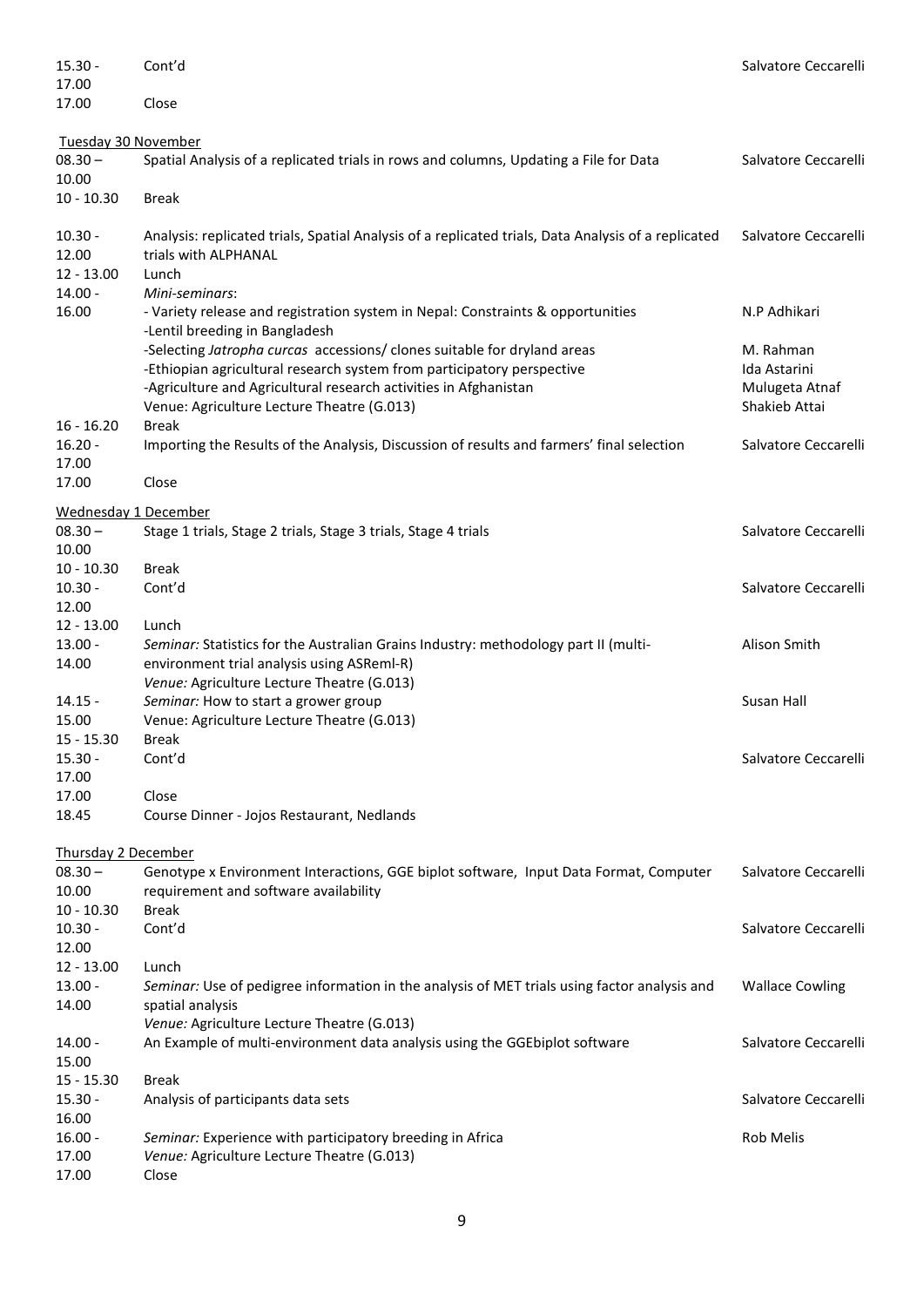| Friday 3 December                 |                                                                                        |                      |
|-----------------------------------|----------------------------------------------------------------------------------------|----------------------|
| $08.30 -$                         | Genotype x Location and Genotype x Traits Interactions in stage 1 trials, Genotype x   | Salvatore Ceccarelli |
| 10.00                             | Location x Year Interactions in stage 2, 3 and 4 trials, Relationships between traits, |                      |
| $10-10.30$                        | <b>Break</b>                                                                           |                      |
| $10.30 -$                         | Seminar: Use of spatial design and analysis in a commercial plant breeding program     | Cam Beeck            |
| 11.30                             |                                                                                        |                      |
| $11.30 -$                         | Farmers' selection criteria, Variety Release and Seed Production                       | Salvatore Ceccarelli |
| 12.00                             |                                                                                        |                      |
| $12 - 13.00$                      | Lunch                                                                                  |                      |
| $13.00 -$                         | Individual participants: Wrap-Up Discussion                                            | Participants         |
| 15.00                             | What do I take home from the Master Class?<br>$\bullet$                                | (5 minutes each)     |
|                                   | What will I do differently on my return?<br>$\bullet$                                  |                      |
|                                   | How could such a course be improved?                                                   |                      |
| $15 - 15.30$                      | <b>Break</b>                                                                           |                      |
| 15.30<br>$\overline{\phantom{a}}$ | Closing and presentation of certificates                                               |                      |
| 17.00                             | Crawford Fund<br>$\bullet$                                                             |                      |
|                                   | <b>ACIAR</b><br>$\bullet$                                                              |                      |
|                                   | <b>GRDC</b>                                                                            |                      |
|                                   | <b>UWA</b>                                                                             |                      |
|                                   | <i>Nesue Melecules and Chamical Calenges Leature Theatra (COE)</i>                     |                      |

Venue: Molecular and Chemical Sciences Lecture Theatre (G35) Farewell Reception outside Seminar Room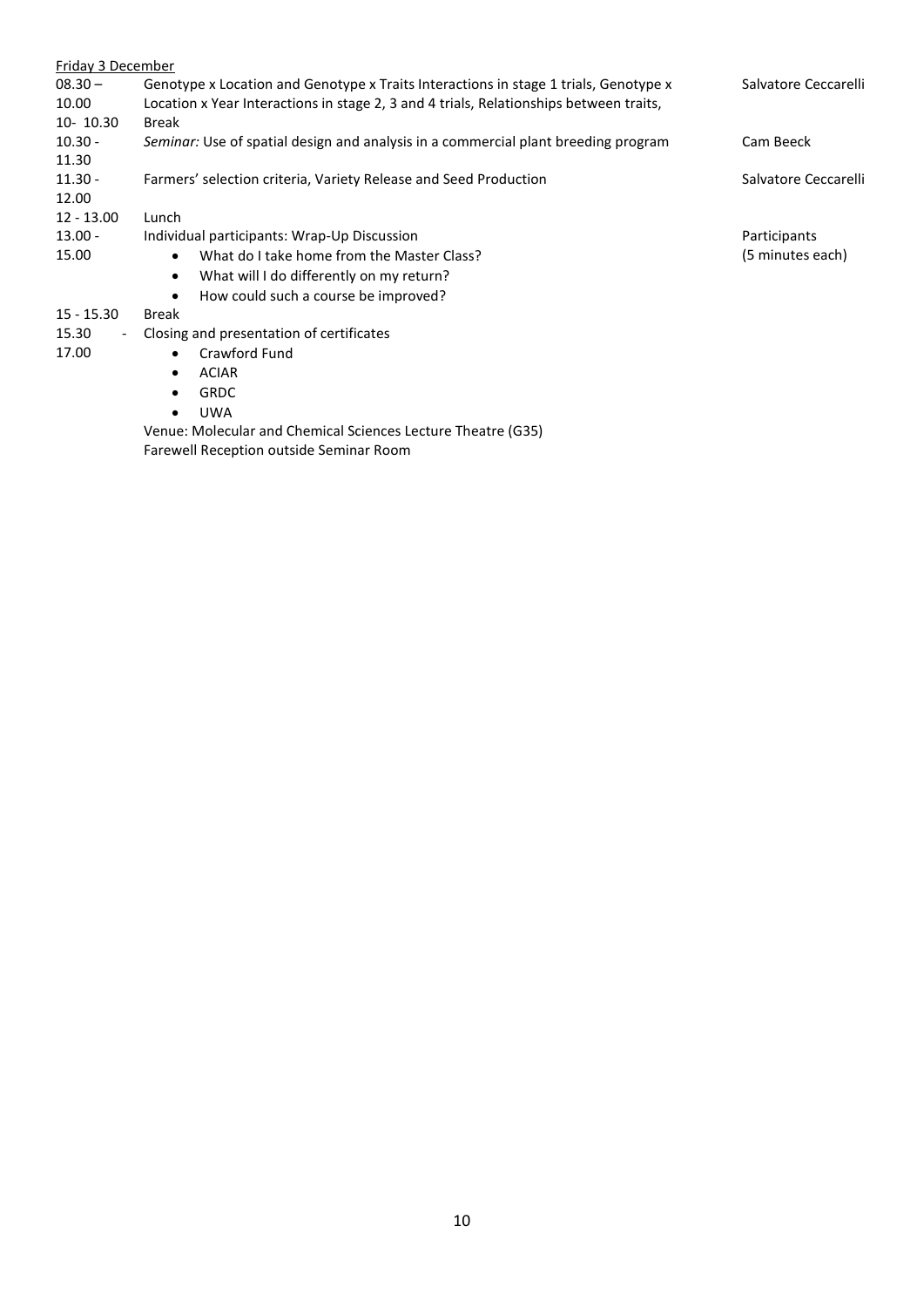## **Follow-up course participants' survey**

This part of the questionnaire relates to the application of the knowledge/skills acquired during the Master Class.

**A** As a result of the Master Class I:

|                                                                                                                                                       | Strongly<br>Agree | A <sub>grec</sub> | Neutral                 | Disagree       | $\frac{\text{Strongly}}{\text{Disagree}}$ | Not<br>Relevant |
|-------------------------------------------------------------------------------------------------------------------------------------------------------|-------------------|-------------------|-------------------------|----------------|-------------------------------------------|-----------------|
| (1) Was able to apply the skills/knowledge from the<br>training to my work                                                                            |                   | 15                | $\overline{4}$          |                |                                           |                 |
| continue<br>Was<br>able<br>$\rm{to}$<br>apply<br>the<br>(2)<br>to<br>skills/knowledge from the training to my work for a<br>period after the training | 13                | 6                 |                         |                |                                           |                 |
| (3) Will continue to use the skills/knowledge learnt<br>in the training in my current employment                                                      | 16                | $\mathfrak{Z}$    |                         |                |                                           |                 |
| (4) Work more effectively and efficiently                                                                                                             | $\overline{9}$    | 10                |                         |                |                                           |                 |
| (5) Increased my competency and confidence in my<br>work                                                                                              | 13                | 6                 |                         |                |                                           |                 |
| (6) Initiated my own projects/work activities                                                                                                         | $\overline{8}$    | $\overline{5}$    | 5                       |                |                                           | 1               |
| (7) Increased my professional collaboration with<br>organisations both nationally and internationally                                                 | 9                 | 7                 | $\overline{\mathbf{3}}$ |                |                                           |                 |
| (8) Increased my professional collaboration with<br>people both nationally and internationally                                                        | 12                | $\overline{7}$    |                         |                |                                           |                 |
| (9) Increased my ability to continue to research in<br>my subject area                                                                                | 9                 | 10                |                         |                |                                           |                 |
| (10) Was able to improve my research processes<br>due to the training                                                                                 | 10                | 8                 | $\mathbf{1}$            |                |                                           |                 |
| (11) Was able to build on my knowledge of the<br>course content as a result of the networks made<br>during the course.                                | 6                 | 12                |                         |                |                                           | 1               |
| (12) As a result of the training my employer has<br>sent staff to further training                                                                    | $\overline{4}$    | 5                 | 8                       |                |                                           | $\overline{2}$  |
| (13) Was able to secure resources for further<br>research                                                                                             | 8                 | 3                 | 5                       | $\mathbf{1}$   |                                           | $\overline{2}$  |
| (14) The knowledge gained from the course enabled<br>me to interpret government policy                                                                | 1                 | 8                 | 7                       | $\overline{2}$ |                                           | $\mathbf{1}$    |
| (15) The knowledge gained from the course enabled<br>me to influence government policy                                                                |                   | 6                 | 8                       | $\overline{2}$ | $\mathbf{1}$                              | $\mathfrak{D}$  |
| (16) The networks made during the training will<br>enable me to produce better research outputs                                                       | $\overline{9}$    | $\overline{Q}$    | $\mathbf{1}$            |                |                                           |                 |
| (17) The networks made during the training will<br>enable me to produce better policy outputs                                                         | 3                 | 6                 | 6                       | $\overline{c}$ |                                           | 1               |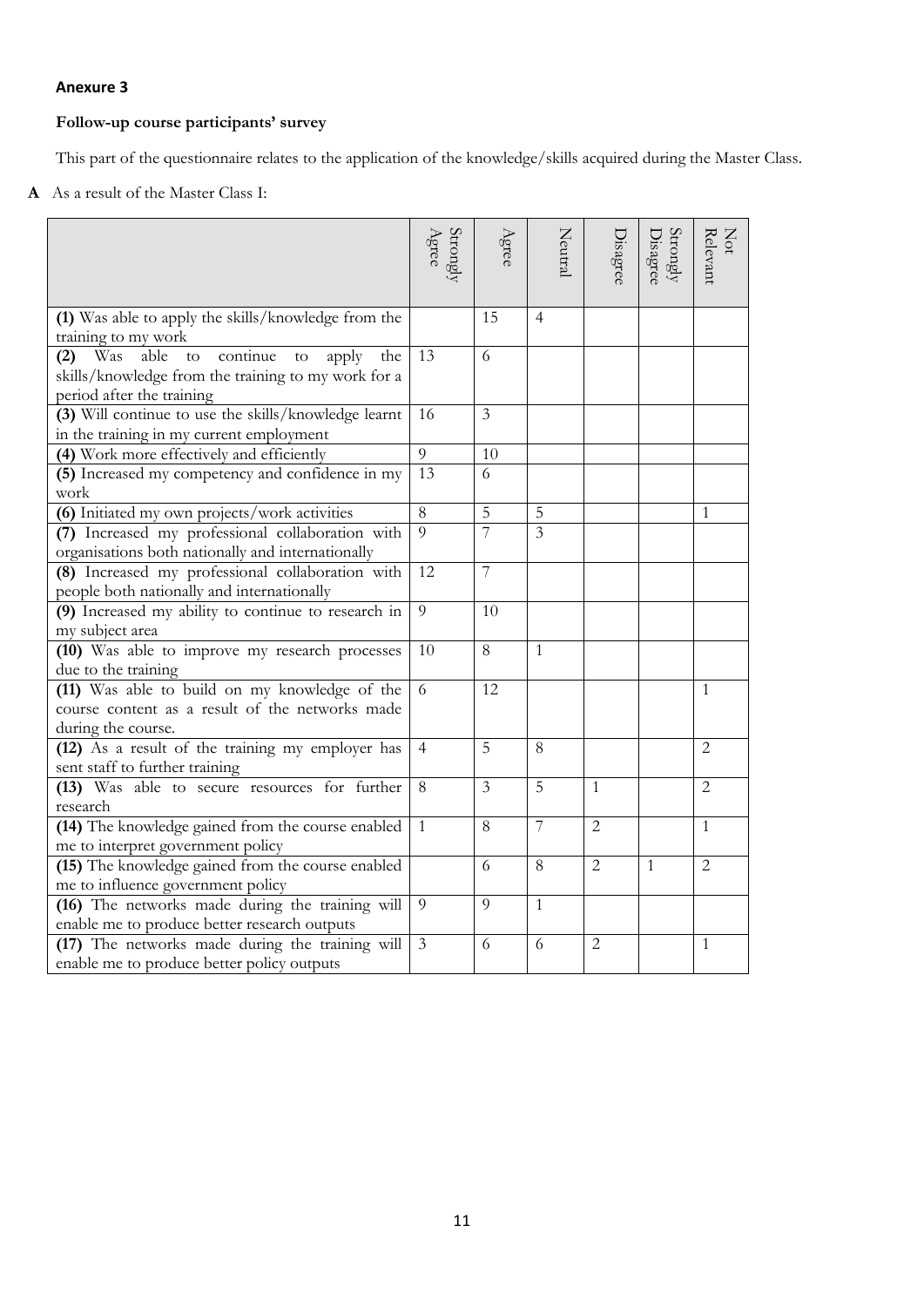**B Personal** - What sort of impact has the Crawford Fund training had on your current work situation? Please rate the statements bellow

|                                                                                  | $\begin{array}{c} \rm{Strongly} \\ \rm{Agree} \end{array}$ | Agree          | Neutral        | Disagree       | Strongly<br>Disagree |
|----------------------------------------------------------------------------------|------------------------------------------------------------|----------------|----------------|----------------|----------------------|
| (1) The training had no impact on my work situation                              | $\mathbf{1}$                                               |                | 3              | 3              | 12                   |
| (2) The training enabled me to perform better at work                            | 14                                                         | 5              |                |                |                      |
| (3) The training enabled me to move to another position                          | 1                                                          | $\mathbf{1}$   | 15             | $\mathbf{1}$   | $\mathbf{1}$         |
| in my workplace                                                                  |                                                            |                |                |                |                      |
| (4) The training enabled me to move to another<br>institution or private company | $\mathbf{1}$                                               |                | 11             | $\overline{4}$ | 3                    |
| (5) I have more opportunities to collaborate with                                | 6                                                          | 11             | $\overline{2}$ |                |                      |
| international and national organisations                                         |                                                            |                |                |                |                      |
| (6) I was offered a promotion                                                    |                                                            | $\mathbf{1}$   | 12             | $\overline{4}$ | $\overline{2}$       |
| (7) I have changed my work situation for the better due                          | $\overline{3}$                                             | 6              | $\overline{Q}$ | $\mathbf{1}$   |                      |
| to the training                                                                  |                                                            |                |                |                |                      |
| (8) The training gave me motivation to research further<br>in the field          | 11                                                         | 6              | $\overline{2}$ |                |                      |
| (9) I have pursued work opportunities in the field of the                        | $\overline{4}$                                             | 7              | 7              | $\mathbf{1}$   |                      |
| training                                                                         |                                                            |                |                |                |                      |
| (10) The training gave me the confidence to pursue other<br>work opportunities   | $\mathfrak{Z}$                                             | 7              | 7              | $\overline{2}$ |                      |
| (11) The training gave me the confidence to pursue other                         | $\overline{4}$                                             | 10             | 3              | $\mathbf{1}$   |                      |
| research opportunities                                                           |                                                            |                |                |                |                      |
| (12) The training motivated me to participate in other<br>trainings              | 9                                                          | 9              | $\mathbf{1}$   | $\mathbf{1}$   |                      |
| (13) My life has changed significantly due to the training                       | $\mathfrak{Z}$                                             | $\overline{3}$ | 11             |                | $\mathbf{1}$         |
| (14) I was given the opportunity to train others in my                           | $\overline{4}$                                             | 11             | 3              |                | $\mathbf{1}$         |
| organisation the skills/knowledge learnt during the<br>training                  |                                                            |                |                |                |                      |
| (15) My employer offered me work which used the new                              | $\overline{3}$                                             | 7              | $\overline{Q}$ |                |                      |
| skills I acquired during the training                                            |                                                            |                |                |                |                      |
| (16) My managerial duties increased due to the training                          | $\mathfrak{Z}$                                             | 6              | 6              | $\overline{c}$ |                      |
| (17) My new level of skill/knowledge was rewarded by                             | $\mathbf{1}$                                               | 3              | 11             | $\overline{2}$ | $\overline{1}$       |
| my employer                                                                      |                                                            |                |                |                |                      |

**C Organisation** - What sort of impact has the Crawford Fund training had on your organisation? Please rate the statements below

|                                                          | Strongly<br>kee | Agree | Neutral        | Disagree | trongly<br><b>Jisagree</b> |
|----------------------------------------------------------|-----------------|-------|----------------|----------|----------------------------|
| (1) The training had no impact on my organisation or the |                 | 2     |                | 10       | $\Omega$                   |
| work it performs                                         |                 |       |                |          |                            |
| (2) The quality of internal training programs has been   |                 | 11    | 5              |          |                            |
| improved                                                 |                 |       |                |          |                            |
| (3) The organisation has increased its R&D outputs       |                 | 13    | $\overline{4}$ |          |                            |
| (4) The uptake of new/improved technology has            | 3               | 10    | 3              |          |                            |
| increased in the organisation                            |                 |       |                |          |                            |
| (5) The adoption of new/improved technology by the       |                 | 11    | 3              |          |                            |
| organisation's clients (eg farmers or industry)<br>has   |                 |       |                |          |                            |
| increased                                                |                 |       |                |          |                            |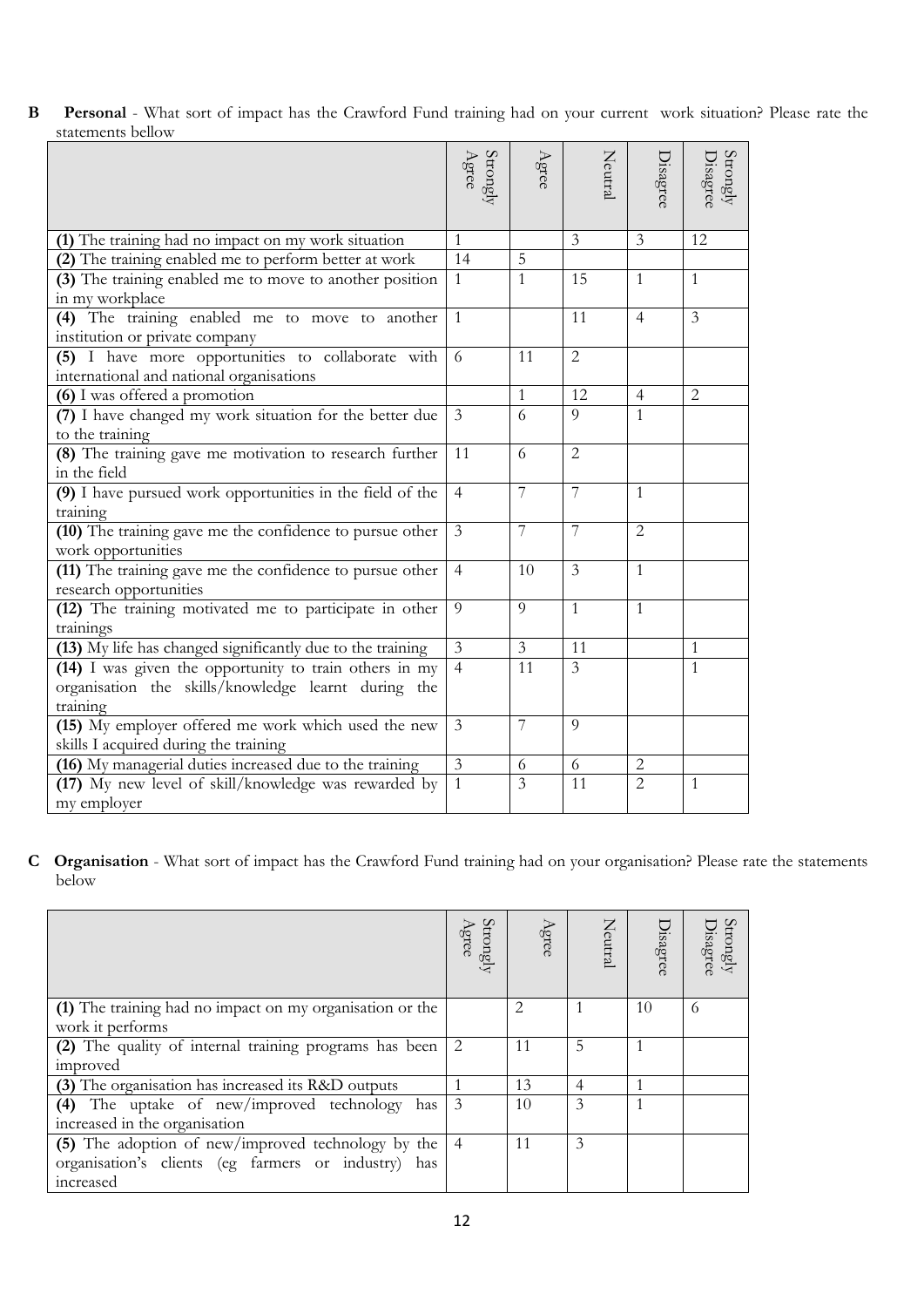| (6) The organisation is more innovative and prepared to    | $\overline{4}$ | 8  | 5              | 1              |  |
|------------------------------------------------------------|----------------|----|----------------|----------------|--|
| fund new approaches                                        |                |    |                |                |  |
| (7) There is an improved flow of information within the    | $\overline{4}$ | 8  |                |                |  |
| organisation                                               |                |    |                |                |  |
| (8) The quality of discussion about work has improved in   | $\overline{4}$ | 14 | $\mathbf{1}$   |                |  |
| my department/organisation                                 |                |    |                |                |  |
| (9) The policies developed by the organisation are more    | $\overline{2}$ | 8  | 6              | 3              |  |
| considered and well informed about potential impact        |                |    |                |                |  |
| (10) The extension services provided are more efficient    | 2              | 8  | 8              | 1              |  |
| and effective                                              |                |    |                |                |  |
| (11) The quality of the advice provided to clients has     | $\overline{4}$ | 11 | $\overline{4}$ |                |  |
| improved                                                   |                |    |                |                |  |
| (12) The training increased the organisations ability to   | $\overline{1}$ | 6  |                | $\overline{4}$ |  |
| influence and inform policy decisions made by              |                |    |                |                |  |
| government                                                 |                |    |                |                |  |
| (13) The training has improved the management              |                | 8  |                | $\overline{2}$ |  |
| processes of the organisation                              |                |    |                |                |  |
| (14) The training has added to the quality of research our | 6              | 13 |                |                |  |
| organisation produces                                      |                |    |                |                |  |
| (15) The organisation has changed significantly for the    | $\overline{4}$ | 9  | $\overline{4}$ | 2              |  |
| better due to the training                                 |                |    |                |                |  |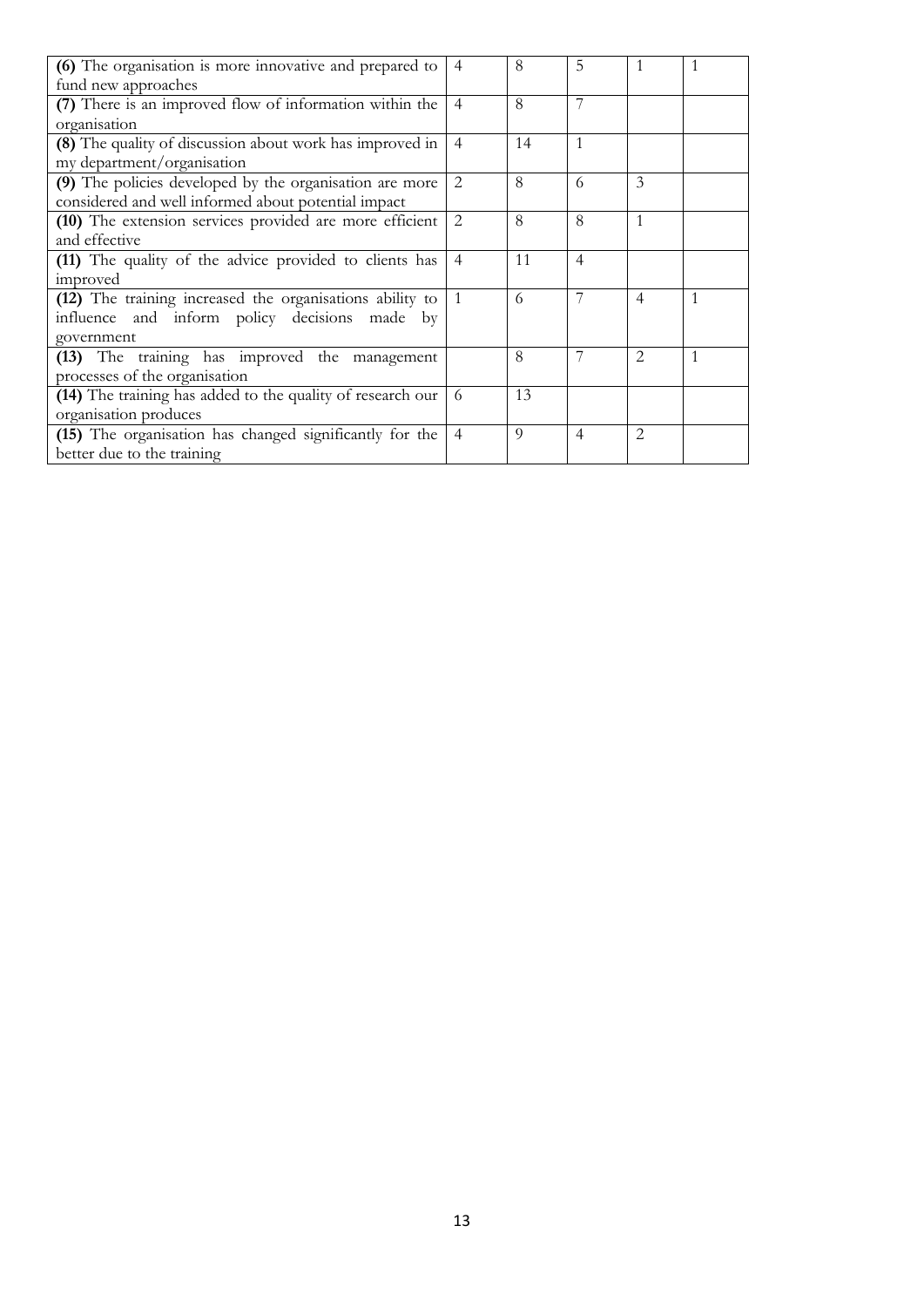|            |                                          | <b>Survey Masterclass Participatory Plant Breeding - comments</b>                                                                                                                                                                                                                                                                                                                                                                                                                                                                                                                                                                                                                                                                                                                                                            |
|------------|------------------------------------------|------------------------------------------------------------------------------------------------------------------------------------------------------------------------------------------------------------------------------------------------------------------------------------------------------------------------------------------------------------------------------------------------------------------------------------------------------------------------------------------------------------------------------------------------------------------------------------------------------------------------------------------------------------------------------------------------------------------------------------------------------------------------------------------------------------------------------|
| A18        |                                          | Please specify other skills acquired during this master class                                                                                                                                                                                                                                                                                                                                                                                                                                                                                                                                                                                                                                                                                                                                                                |
|            | $\bullet$<br>٠<br>$\bullet$<br>$\bullet$ | The master class enabled me to acquire training in the latest statistical software which<br>will help me in handling data from participatory trials more efficiently. It has also helped<br>me improve my appraisals towards planning of our future participatory plant breeding<br>strategies. I can now handle such things with more confidence;<br>Will implement a lot of new breeding strategies and principles in my own program (e.g.<br>special analysis G&E analysis and partial replication;<br>I gained knowledge about ppb, how to conduct field trials and the analysis of data, and<br>as a senior lecturer I will use these as teaching materials for a masters degree<br>programme in Bali, concentrating on ppb;<br>Good balance between general and theoretical and applicable tools of direct use for our |
|            |                                          | particular area;                                                                                                                                                                                                                                                                                                                                                                                                                                                                                                                                                                                                                                                                                                                                                                                                             |
|            | $\bullet$<br>$\bullet$                   | Will probably be able to ask for help in the future with some of the contacts made, and<br>thus save on money paid to consultants who not always share their methodology;<br>Will conduct more on-farm research; increase the relevance of my projects' contents.<br>Will definitely improve collaboration between my project and developing country<br>institutions (AVRDC and ICRISAT). Would also increase my likelihood to work again on<br>ACIAR projects and my mungbean work.                                                                                                                                                                                                                                                                                                                                         |
| <b>B18</b> |                                          | What was the most significant impact of the training for you personally?                                                                                                                                                                                                                                                                                                                                                                                                                                                                                                                                                                                                                                                                                                                                                     |
|            | $\bullet$<br>$\bullet$                   | My perception on working with farmer groups has changed and impacted on my<br>personality. Even with small scale farmer groups like in Africa I can still drive changes in<br>terms of new varieties introduced to farmers. As a person I am more confident with<br>what I will be doing with regard to my work;<br>The training in techniques on statistical methods as well as ppb strategies has given me<br>more confidence, that I will be able to achieve more quality output from our present<br>programme. And ultimately, I can now give a quality service to our growers/ farmers in<br>India;                                                                                                                                                                                                                     |
|            | $\bullet$                                | The class confronted some ingrained ideas in my research and opened up ideas and<br>opportunities for improvement of the research methods I currently use, hopefully<br>enabling me to be a better researcher;                                                                                                                                                                                                                                                                                                                                                                                                                                                                                                                                                                                                               |
|            | ٠                                        | Intro to ppb principles, and their applications in developing and developed countries;                                                                                                                                                                                                                                                                                                                                                                                                                                                                                                                                                                                                                                                                                                                                       |
|            | ٠                                        | Met some great people/scientists who I will stay in contact with;<br>It has opened a wider global perspective on agriculture and results, not only on<br>international levels but also ourselves. Continuous contact with global community is<br>very necessary. New technologies are out there; the hard part is finding them and then<br>adapting them to the local circumstances;                                                                                                                                                                                                                                                                                                                                                                                                                                         |
|            | ٠                                        | On a personal note the training has provided an opportunity to learn more about ppb<br>and new statistical packages which are more useful for the ongoing research<br>programmes;                                                                                                                                                                                                                                                                                                                                                                                                                                                                                                                                                                                                                                            |
|            | $\bullet$                                | The training was most helpful in teaching me how to organise data and how to design<br>layouts. This training also taught us how to change from the confused situation we had<br>before the training;                                                                                                                                                                                                                                                                                                                                                                                                                                                                                                                                                                                                                        |
|            | $\bullet$<br>٠                           | More confidence in giving lectures on ppb, increased confidence in conducting trials and<br>analysing data;<br>Get to know scientists working on different crops, aspects of plant breeding, which will                                                                                                                                                                                                                                                                                                                                                                                                                                                                                                                                                                                                                      |
|            | ٠                                        | all be beneficial to future work;<br>It impacts my understanding, perception and so the way I do things;                                                                                                                                                                                                                                                                                                                                                                                                                                                                                                                                                                                                                                                                                                                     |
|            |                                          | Definitely increased my competencies, (new tools, new knowledge);                                                                                                                                                                                                                                                                                                                                                                                                                                                                                                                                                                                                                                                                                                                                                            |
|            |                                          | Met very interesting people with whom I will probably stay in contact with in the future;                                                                                                                                                                                                                                                                                                                                                                                                                                                                                                                                                                                                                                                                                                                                    |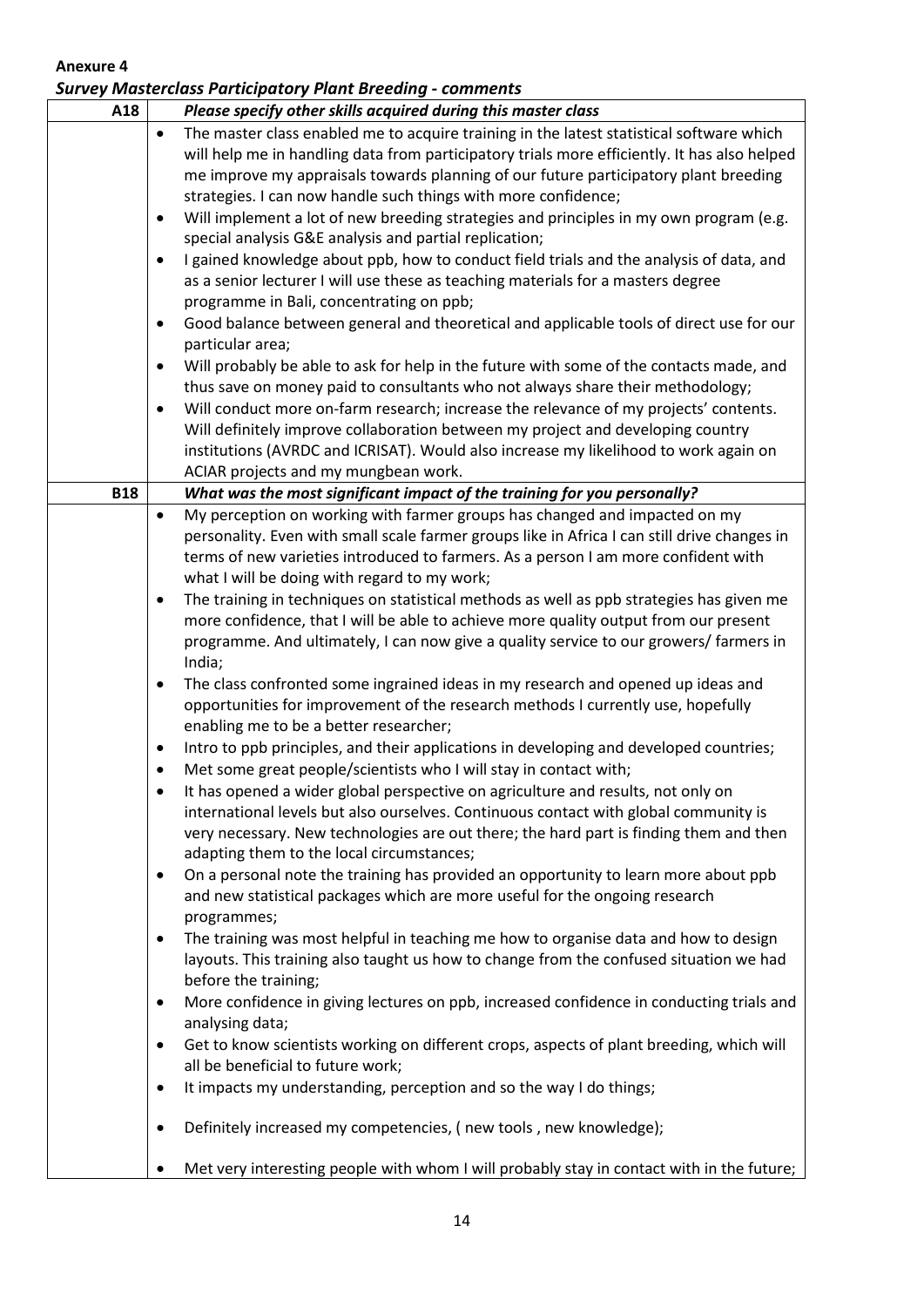|     | As a consequence of the training, my chances in getting a better job have increased<br>$\bullet$<br>greatly;                                                                                                                               |
|-----|--------------------------------------------------------------------------------------------------------------------------------------------------------------------------------------------------------------------------------------------|
|     | To meet fellow breeders from many different nations and keeping those friendships is<br>$\bullet$<br>very special for me;                                                                                                                  |
|     | Empowerment. Also studied plant population breeding some years ago. Both courses<br>$\bullet$<br>have enhanced my knowledge and likelihood of staying in plant production and<br>agriculture research.                                     |
| C16 | We welcome any further comments about the training                                                                                                                                                                                         |
|     | The training has impacted on the following:<br>$\bullet$                                                                                                                                                                                   |
|     | Database management<br>$\circ$                                                                                                                                                                                                             |
|     | Data-analysis and interpretation<br>$\circ$                                                                                                                                                                                                |
|     | How to improve participatory plant breeding for the benefit of the farmers.<br>$\circ$<br>Involving farmers in earlier stages                                                                                                              |
|     | Data presentation by GGE biplot was very exciting and very good, however the<br>$\circ$<br>software is very expensive                                                                                                                      |
|     | I have extended my network internationally, met new people and initiated<br>$\circ$<br>networking with them;                                                                                                                               |
|     | The training in ppb mc has helped me to achieve the following:                                                                                                                                                                             |
|     | I am now well equipped with the knowledge on appropriate statistical designs<br>$\circ$<br>and methodology for effective ppb strategies                                                                                                    |
|     | I would now have more clean approach towards attaining the goals of my<br>$\circ$<br>institute in India                                                                                                                                    |
|     | The MC has given me a wonderful opportunity to interact with the high level<br>$\circ$<br>breeders from other countries. There was an enormous amount of diversity in<br>terms of ideas approaches and views and I got these in one place! |
|     | The resource persons who gave us lectures and training were able to impart the<br>$\circ$<br>modules very successfully;                                                                                                                    |
|     | I have additional knowledge about No Till wheat being practiced in WA for last two<br>$\bullet$<br>decades. This is very relevant to my country, where 80% is rain fed. This is due to field<br>visit during MC;                           |
|     | Great workshop with hands on training and use of statistical analysis of plant breeding<br>trials, with emphasis on ppb;                                                                                                                   |
|     | Appreciation of other groups requirements and approaches in developing country<br>$\bullet$<br>context;                                                                                                                                    |
|     | I will use many of the principles learnt in MC in my breeding program, esp. row by<br>$\bullet$<br>column design and analysis, partial replication of stage 1 trial and biplot analysis of G X E<br>interaction;                           |
|     | Overall a great program well thought out and a great opportunity for all involved.<br>$\bullet$                                                                                                                                            |
|     | I would highly recommend these courses for breeders for developing and developed<br>$\bullet$<br>countries;                                                                                                                                |
|     | A range of analysis/design software tools;<br>$\bullet$                                                                                                                                                                                    |
|     | It would be better if we were able to practice breeding and seeding activities in the field<br>$\bullet$<br>as training on emasculation and pollination of wheat and other cereals is very important                                       |
|     | for us;<br>It will provide a platform for interactive collaborations<br>$\bullet$                                                                                                                                                          |
|     | The statistical techniques learned can be used for improving HRD programmes<br>$\circ$<br>in the institute through training other scientists                                                                                               |
|     | Was helpful in learning about the breeding programmes being implemented in<br>$\circ$                                                                                                                                                      |
|     | other countries, which will be useful to improve upon the existing programme<br>in the motherland;                                                                                                                                         |
|     | Of course this training is important and has an impact on our future;                                                                                                                                                                      |
|     |                                                                                                                                                                                                                                            |

r

٦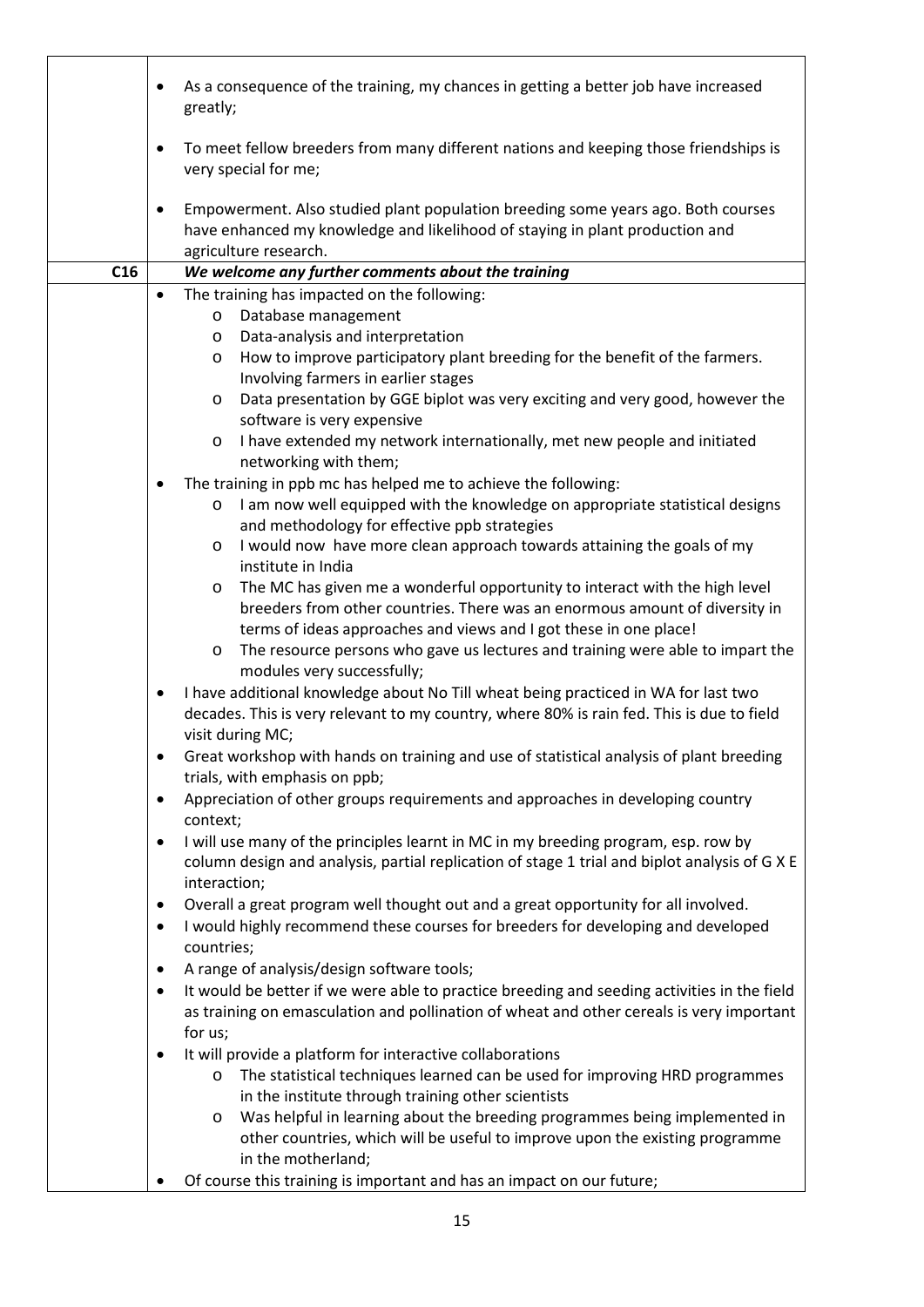|     | $\bullet$ | Create ideas for future development of breeding in Bali (in particular) and Indonesia (in  |
|-----|-----------|--------------------------------------------------------------------------------------------|
|     |           | general);                                                                                  |
|     | $\bullet$ | With VWA and CF I found this chance to come to this very useful training course. Learnt    |
|     |           | a lot about software that can be used in ppb. I have also been familiar with agricultural  |
|     |           | system and research in great country of Australia, and made a good relationship with       |
|     |           | one of the scientists that can help us in Iran;                                            |
|     | ٠         | It would have been good to collect impact data after some time with the trainers;          |
|     | ٠         | All very interesting;                                                                      |
|     | ٠         | One thing: as much as the teachers and participants tried to answer particular questions   |
|     |           | and understanding that the training is not to be tailored to individual needs, it would    |
|     |           | have been great if we could have asked particular technical issues (design efficiency,     |
|     |           | proper analysis and tools to do so) and then discussed it all together. So for instance -  |
|     |           | asking questions and making a list of them; selecting what is the most representative of   |
|     |           | the whole group; an afternoon, at the end, to answer them with the right person (the       |
|     |           | teachers, a biometrician, etc);                                                            |
|     | $\bullet$ | It would have helped if there was more focus on the particular needs of the vastly         |
|     |           | different countries that were present at the meeting. I know this is difficult;            |
|     | ٠         | The statistical component has been invaluable as it has delivered a large amount of new    |
|     |           | software for me to try on my data set;                                                     |
|     | ٠         | The idea of farmer participation is quite novel for me and I will be implementing this as  |
|     |           | much as I can;                                                                             |
|     | ٠         | I will be very keen to do another MC on topics which are appropriate for me;               |
|     | ٠         | The training appears to have had a considerable impact on most participants. The           |
|     |           | sharing of ideas, methods and techniques was significant and free flowing between          |
|     |           | everyone involved;                                                                         |
|     | $\bullet$ | While I am not about to conduct classical PPB the concepts will benefit my research in     |
|     |           | other ways. The statistical training was a really good refresher and demonstrated some     |
|     |           | new analysis techniques which I will incorporate into my ongoing research;                 |
|     | ٠         | Started slowly. Coverage of trials, analysis tools was a little out of date compared to my |
|     |           | own program. However, the concepts, examples and breadth of knowledge and                  |
|     |           | experience were relevant and in discussing with Australian participants we agree that      |
|     |           | the process and reflection on my own program have been very useful;                        |
|     |           | Would benefit from some more preparation - compatibility, versions of windows              |
|     |           | Sharing of participants' datasets or email prior to commencement of course;                |
|     |           | Course will enable me to reinvigorate my two programs, work more efficiently and           |
|     |           | improve my skills and enthusiasm to one day work in breeding in a developing country. I    |
|     |           | am travelling to ICRISAT in 2010/11 and will take new theory, practices and tools to       |
|     |           | collaborate in chickpea research and develop projects with AVRDC;                          |
|     |           |                                                                                            |
| C17 |           | We welcome any other comments with regard to the Crawford Fund, the survey, or             |
|     |           | the Master Class                                                                           |
|     | $\bullet$ | Statistical analysis presented by Alison Smith was impressive but very short to capture    |
|     |           | essence. I would suggest that it could be extended to one full day with a statistician;    |
|     | ٠         | Master Class program is unknown at African research organisations or to plant              |
|     |           | breeders. I would love to see the announcements extended to CG centres in Africa such      |
|     |           | as IITA;                                                                                   |
|     | ٠         | The number of female participants $4/20 = 20\%$ is encouraging but still very low          |
|     |           | compared to the number of male participants. I would suggest that selection for next       |
|     |           | master classes considers increasing the number of female participants;                     |
|     | ٠         | The CF did a wonderful job, world class training in ppb;                                   |
|     | ٠         | Prof. William Erskine, director, ICPBER and UWA and team done a commendable job in         |
|     |           | helping to secure participants in the programme through the CF;                            |
|     | ٠         | The group undertaking the MC comprised a very good mix of individuals from different       |
|     |           | backgrounds in terms of research capacity and their home countries;                        |
|     |           |                                                                                            |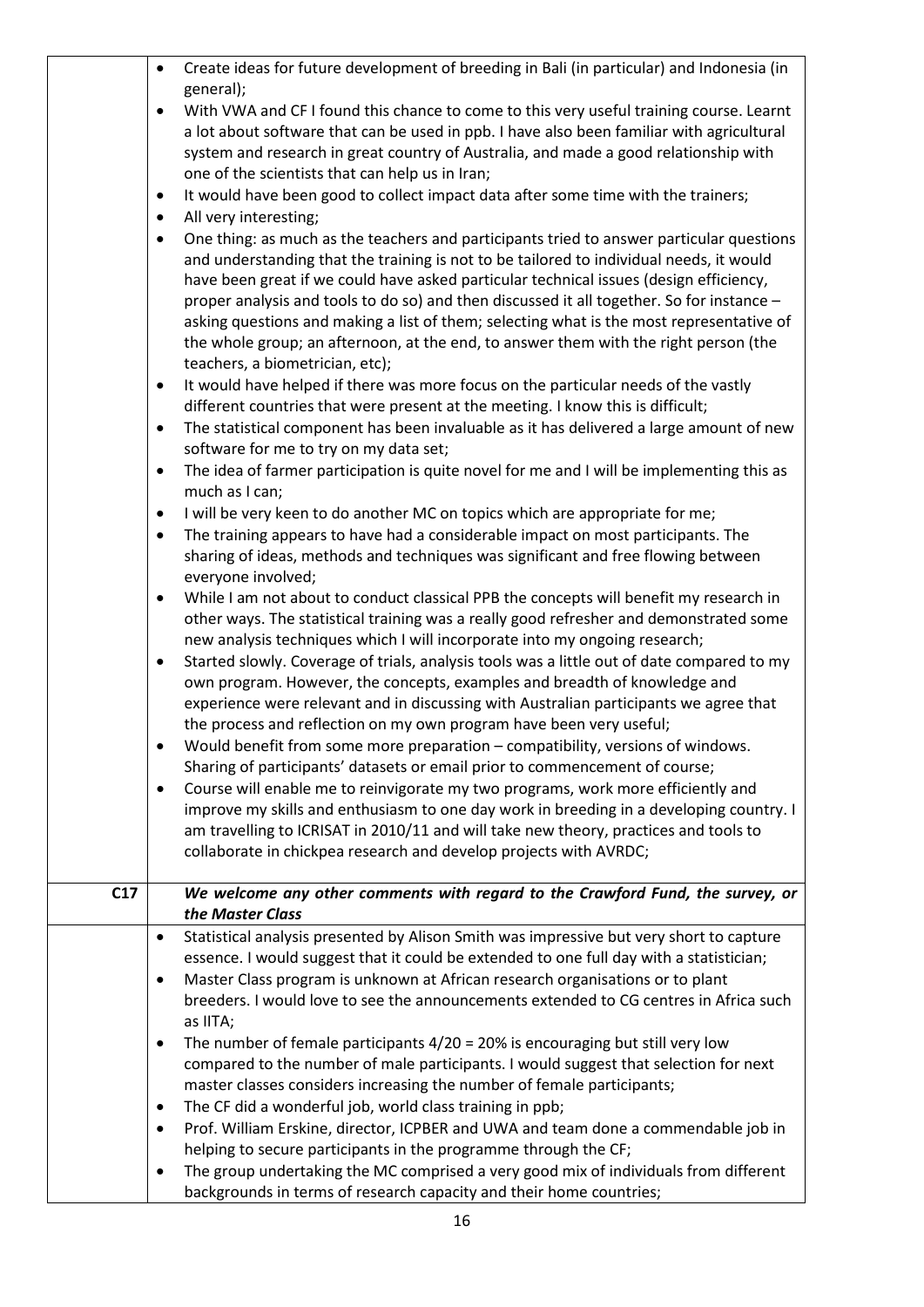- Very much appreciated that it brought together researchers from different countries, greatly improving chance of networking;
- Guest speakers and topics were all excellent, and greatly complemented the main workshop. Rob Melis' Speech was particularly interesting, and is a great model for plant breeding programs, particularly in developing countries;
- Intensive statistical analysis ASREM was of interest, but I feel application of many of these principles may be beyond the average breeding program in developing nations;
- Future courses could consider intensive training in the use of Kathmandu database it seems to be a great tool for application in plant breeding programs. More hands on training would also be of great value;
- It would help also if the CF sent experts overseas to give training/workshops/seminars etc to a specific community (farmers or universities) who need them;
- This kind of training may be organised in the developing nations to train human resources in the needy areas;
- The techniques learnt will be put in to use in the teaching programmes of undergraduate and post graduate studies;
- I suggest CF also give training outside Australia. For e.g., expert from Australia in certain topics like tissue culture come to Indonesia and give training for Indonesian people and conditions;
- I appreciate the way the CF supports agricultural research especially in developing countries. With the help of the CF researchers from the developing nations can attend these training courses and they can change the current agricultural situation in these countries;
- We had a very good, interactive, experience sharing training. The diversity was good and it has to be continued for sustainable techniques, skill and knowledge particularly in developing countries;
- Everyone started at different levels in the training, with the Australians seeming to be further ahead than the rest of us; however by the end of the training we all seemed to be at the same level. We also learned a lot from each other;
- Good to know also what going on in different countries;
- The course was very enjoyable, which is fantastic both on a personal and professional level. This was particularly due to:
	- o Perfect organisation
	- o The diversity of the participants
	- o The enthusiasm of the teachers, organisers and participants
	- o The possibility for the participants to directly input some of their own knowledge and experience to the course
	- o The course topic was focused enough while remaining flexible;
- All in all I would like to thank the CF and all the people who made this unique and enriching experience possible;
- It would have been great to have some hands on demonstration and practice on our computer of ARSEML. This software is probably more applicable to me as a breeder of cross pollinating perennials;
- This program also gives me the opportunity to discuss with participants who would like to do a PHD in Australia about possible projects I could help them with. The invited speakers were excellent. It was a broad range of topics and methods. Possibly Alison Smith could be more involved in future MCs;
- The mix of participants was excellent with everyone participating in all aspects of the training. The course could have been condensed somewhat, but I understand that getting everyone together for a shorter time may not be practical;
- Some more practical components may have been beneficial;
- I first thought that there was too much of a gap between the Australian participants and those from developing countries. However, it seems that everyone has learned significantly, in different ways. In addition everybody learned from each others' specific